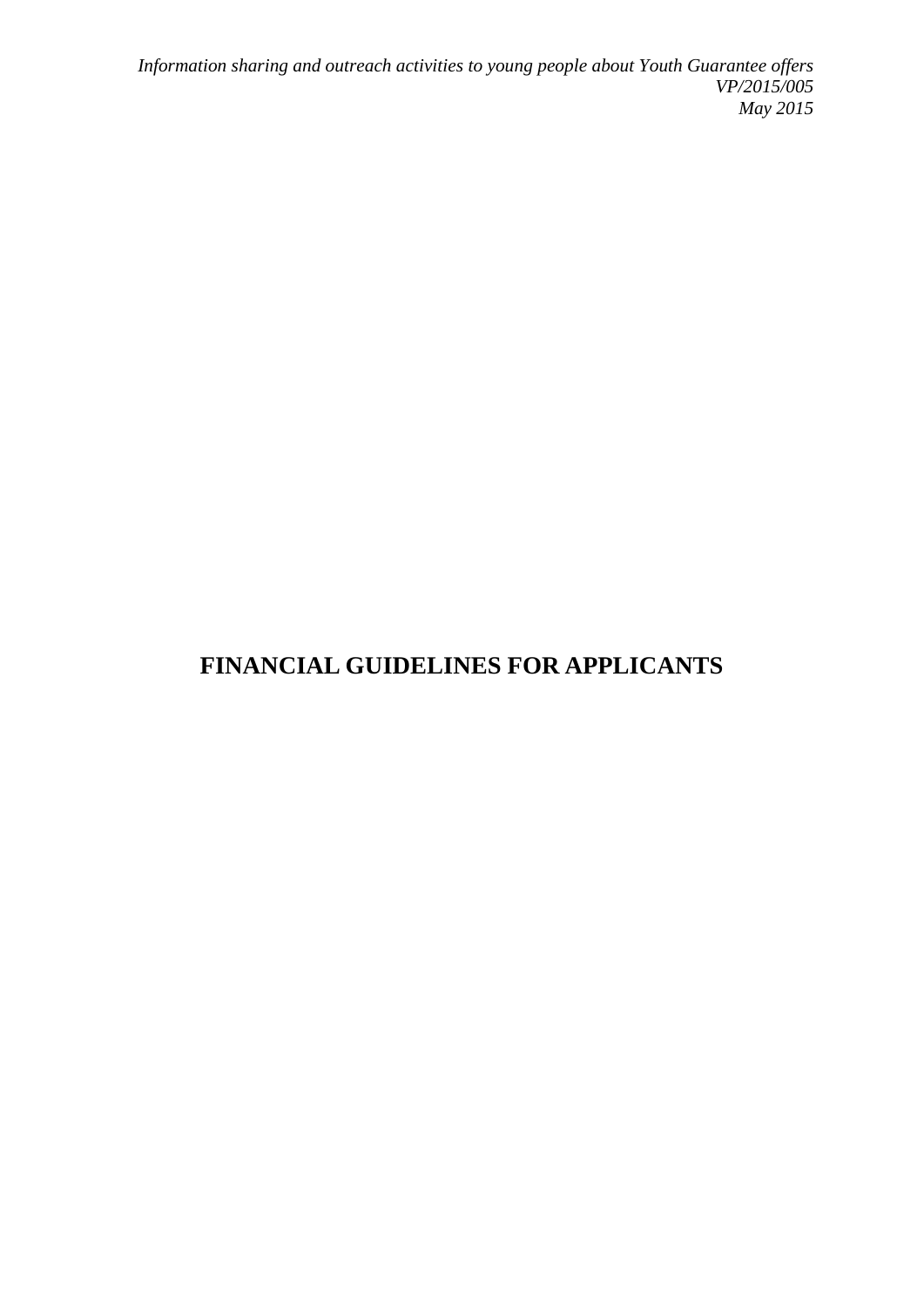## **CONTENTS**

| $\mathbf{1}$   |                                                      |                                                   |                                                                                                                       |    |  |  |  |
|----------------|------------------------------------------------------|---------------------------------------------------|-----------------------------------------------------------------------------------------------------------------------|----|--|--|--|
| $\overline{2}$ |                                                      |                                                   |                                                                                                                       |    |  |  |  |
| 3              |                                                      |                                                   |                                                                                                                       |    |  |  |  |
| $\overline{4}$ |                                                      |                                                   |                                                                                                                       |    |  |  |  |
|                | 4.1                                                  |                                                   |                                                                                                                       |    |  |  |  |
|                | 4.2                                                  |                                                   |                                                                                                                       |    |  |  |  |
|                |                                                      | 4.2.1                                             |                                                                                                                       |    |  |  |  |
|                |                                                      | 4.2.2                                             |                                                                                                                       |    |  |  |  |
|                |                                                      | 4.2.2.1<br>4.2.2.2<br>4.2.2.3<br>4.2.2.4<br>4.2.3 | Travel, accommodation and subsistence allowances (Heading 2) 10<br>Eligible indirect costs - Overheads (Heading 5) 14 |    |  |  |  |
|                |                                                      | 4.2.4                                             |                                                                                                                       |    |  |  |  |
|                | 4.3                                                  |                                                   |                                                                                                                       |    |  |  |  |
|                |                                                      |                                                   |                                                                                                                       |    |  |  |  |
| 5              |                                                      |                                                   |                                                                                                                       |    |  |  |  |
| 6              |                                                      |                                                   |                                                                                                                       |    |  |  |  |
| 7              |                                                      |                                                   |                                                                                                                       |    |  |  |  |
| 8              |                                                      |                                                   |                                                                                                                       |    |  |  |  |
| 9              | BANK ACCOUNT AND INTEREST GENERATED BY PRE-FINANCING |                                                   |                                                                                                                       |    |  |  |  |
|                |                                                      |                                                   | 10 SUBMISSION OF REPORTS AND OTHER DOCUMENTS                                                                          | 18 |  |  |  |
| 11             |                                                      |                                                   |                                                                                                                       |    |  |  |  |
| 12             |                                                      |                                                   |                                                                                                                       |    |  |  |  |
| 13             |                                                      |                                                   |                                                                                                                       |    |  |  |  |
|                | 13.1                                                 |                                                   |                                                                                                                       |    |  |  |  |
|                |                                                      |                                                   |                                                                                                                       |    |  |  |  |
| 14             |                                                      |                                                   | PROCEDURE: ELECTRONIC MEANS OF SUBMISSION - SWIM 21                                                                   |    |  |  |  |
|                | 14.1                                                 |                                                   |                                                                                                                       |    |  |  |  |
|                |                                                      |                                                   |                                                                                                                       |    |  |  |  |
|                | 14.3                                                 |                                                   |                                                                                                                       |    |  |  |  |
|                |                                                      |                                                   |                                                                                                                       |    |  |  |  |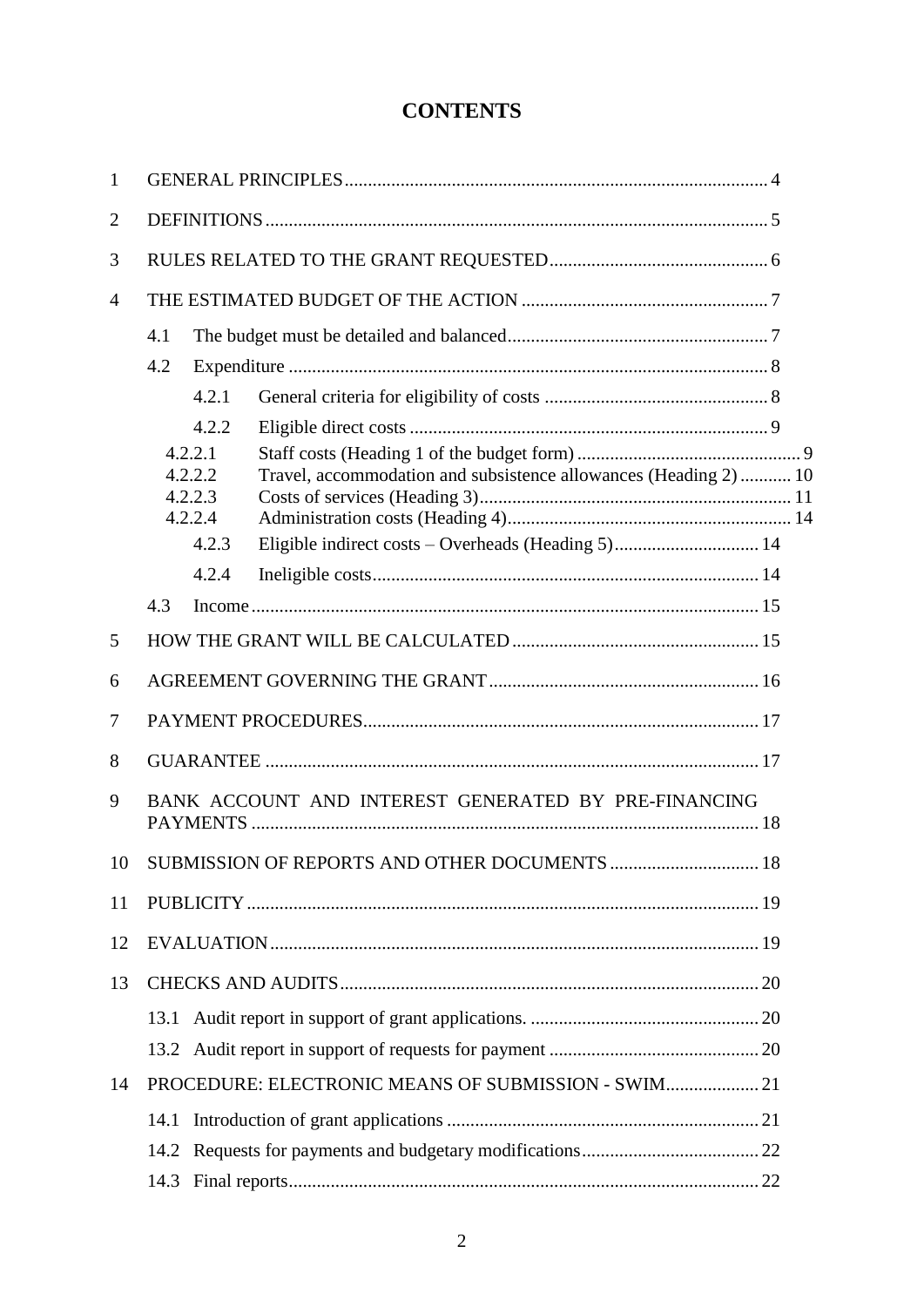| 16 EARLY WARNING SYSTEM AND CENTRAL EXCLUSION DATABASE  23 |  |  |  |
|------------------------------------------------------------|--|--|--|

The purpose of this document is to enable applicants to prepare their grant applications. Please be sure to read these guidelines carefully before replying to the current call for proposals.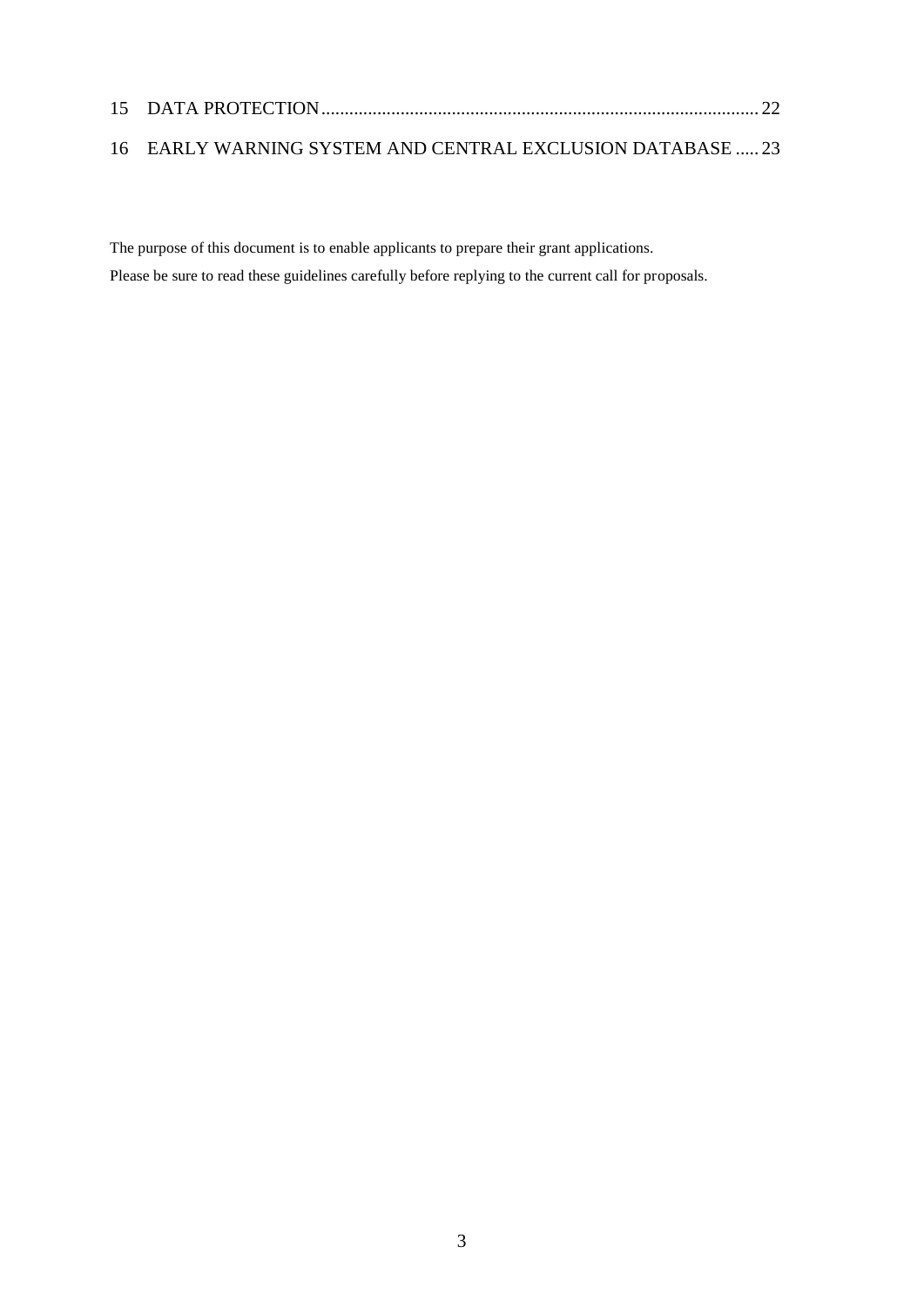#### **MAIN FINANCIAL AND MANAGEMENT RULES**

**Disclaimer:** this document provides the applicants with a quick summary of the main legal and financial rules contained in the Regulation on the financial rules applicable to the general budget of the Union<sup>1</sup> (FR) and its Rules of Application  $(RAP)^2$ . The information given is not exhaustive and applicants are therefore asked to carefully read the agreement sent to them, as it will constitute the legal basis for the grant.

#### **1 GENERAL PRINCIPLES**

Grants are subject to the principles laid down in the Financial Regulation, in particular the principles of co-financing, prohibition of double financing and non-profit.

#### *Co-financing principle*

European Union grants may not finance the entire cost of the action to be subsidised. The applicant must contribute to the implementation of the action either by means of own resources or by financial contribution from third parties (in the form of public or private assistance obtained elsewhere) $3$ .

#### *No double financing rule*

Each action may give rise to the award of only one grant, there can be no duplicate European Union funding of the same expenditure. The applicant must indicate the sources and amounts of any other funding received or applied for in the same financial year for the same action or for any other action and for routine activities (running costs)<sup>4</sup>.

#### *No-profit rule*

1

The EU grant may not have the purpose or effect of producing a profit for the beneficiary. Profit is defined as a surplus of the receipts over the eligible costs incurred by the beneficiary, when the request is made for payment of the balance. The receipts referred to above shall be limited to income generated by the action as well as financial contributions specifically assigned by donors to the financing of the eligible costs. Any income of the action must be indicated in the estimated budget and the final financial statement. If the final amount results in a profit for the beneficiaries, the amount of the grant will be reduced by the percentage of the profit corresponding to the Union contribution to the eligible costs of the action actually incurred by the beneficiaries<sup>5</sup>.

 $1$  Regulation (EU, Euratom) of the European Parliament and of the Council on the financial rules applicable to the general budget of the Union n° 966 /2012 of 25.10.2012 (OJ L 298, 26.10.2012) , [\(http://ec.europa.eu/budget/biblio/documents/regulations/regulations\\_en.cfm#2\)](http://ec.europa.eu/budget/biblio/documents/regulations/regulations_en.cfm#2)

<sup>&</sup>lt;sup>2</sup> Commission Delegated Regulation (EU) n° 1268/2012 of 29.10.2012, (OJ L 362, 31.12.2012) on the rules of application of Regulation (EU, Euratom) n°966/2012 of the European Parliament and of the Council on the financial rules applicable to the general budget of the Union. financial rules applicable to the general budget of the Union. [\(http://ec.europa.eu/budget/biblio/documents/regulations/regulations\\_en.cfm#2](http://ec.europa.eu/budget/biblio/documents/regulations/regulations_en.cfm#2) )

<sup>&</sup>lt;sup>3</sup> Art. 125(3) FR and 183 RAP

<sup>4</sup> Art. 129 FR and 193 RAP

<sup>5</sup> Art. 125(4) FR and 184 RAP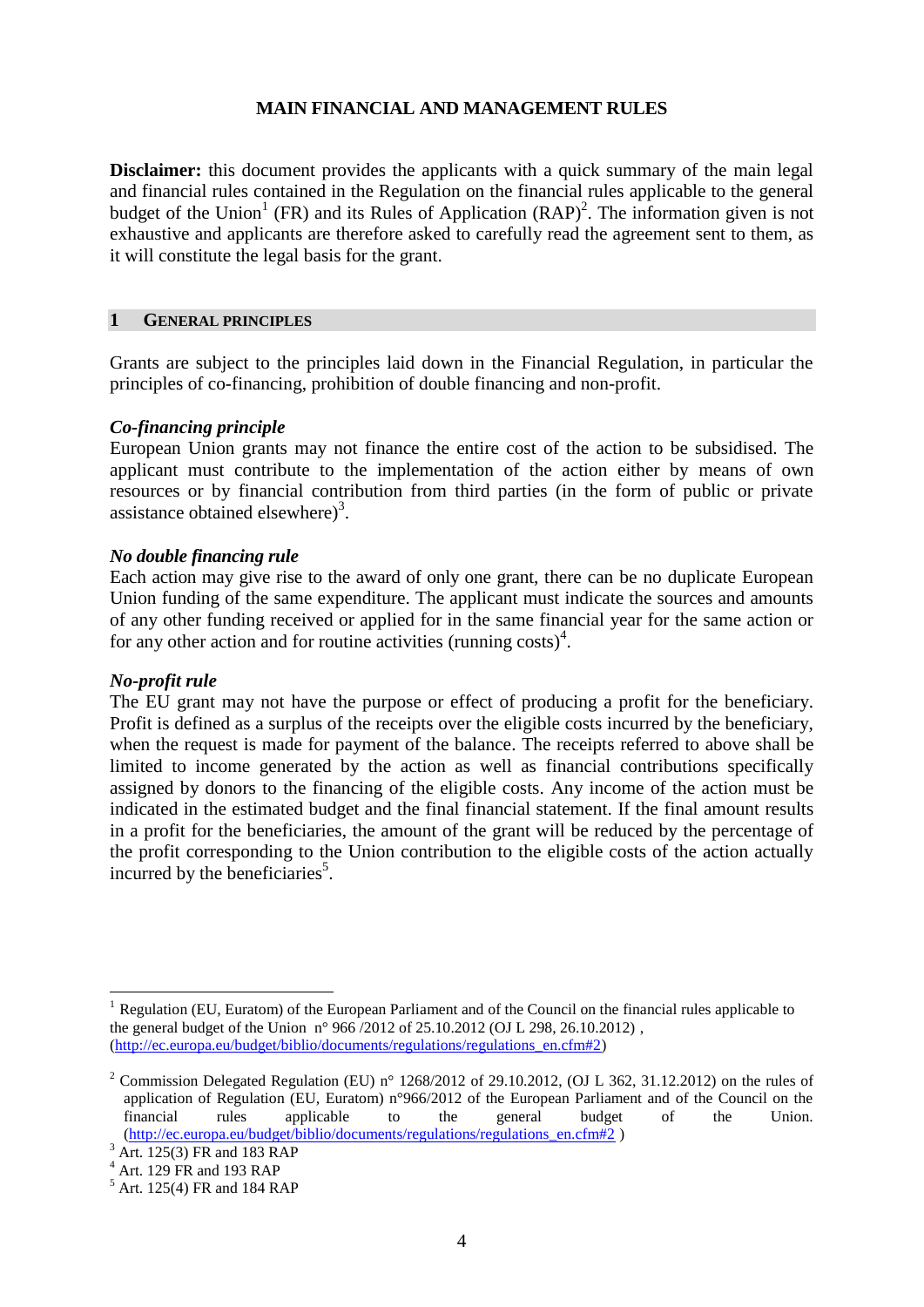#### **2 DEFINITIONS**

## **Clarification of the old term "partner"**

The concept of the term "partner" so far in DG EMPL has designated the legal entities which join the beneficiary in implementing the action, and which incur costs (staff, services, etc.) and/or provide a direct financial contribution towards the budget of the action. For DG EMPL 2012 calls, partners adhere to the same dispositions applied to beneficiaries in terms of eligibility of costs and audit, but they are not financially liable in case of the recovery of funds.

This concept of "partner" fully disappears in DG EMPL 2013 calls. Instead the categories of "co-beneficiary" or "affiliated entity" are introduced for organisations which declare costs in the budget of the action as the only way to ensure the eligibility of costs incurred by them. Co-beneficiaries from now on share the financial responsibility with the "leadbeneficiary"/coordinator. In addition, identification of co-beneficiaries ensures full transparency about the allocation of the EU grant.

### **Applicant/s - Beneficiary/ies:**

The designation "applicants" refers to the organisations which submit a project proposal; "beneficiaries" are entities which sign the grant agreement with the Commission. They are actively involved in the implementation of the action and are financially engaged, be it by engaging staff or other costs or by providing a direct financial contribution.

The text of the call will specify if proposals can be submitted by a single applicant (if selected, a *"mono-beneficiary agreement"* will be signed) or by a group of several applicants (consortium) (if selected, a *"multi-beneficiary agreement"* will be signed). The grant agreement model(s) is(are) published with the text of the call and provides details on the specific obligations of the beneficiary or, in the case of a consortium, of the coordinator and the co-beneficiaries.

Where proposals are submitted by several applicants, one applicant must assume the role of lead-applicant and is called the *"coordinator"*. The other organisations involved in the application are called *"co-applicants"*. The coordinator is responsible for submitting the proposal and signing the grant agreement after having received all the required powers of attorney from co-applicants<sup>6</sup>. Since co-beneficiaries will share the financial responsibility; the financial capacity of each co-applicant will be assessed against its share in the action's budget.

The grant agreement will detail the specific obligations of the beneficiary and, where appropriate, of the coordinator and the co-beneficiaries.

For projects led by a consortium, the lead applicant and co-applicants shall agree – preferably in writing – upon appropriate internal arrangements, consistent with the provisions of the grant agreement, for the proper implementation of the action.

## **Affiliated entities**<sup>7</sup>

Affiliated entities are legal entities which have a specific relationship with a beneficiary. On that basis, they can incur eligible costs for the action covered by the grant under certain conditions.

<sup>&</sup>lt;sup>6</sup> Please refer to the grant agreement model for more information on the responsibilities of the coordinator and other beneficiaries

<sup>7</sup> Art.122FR, 199 RAP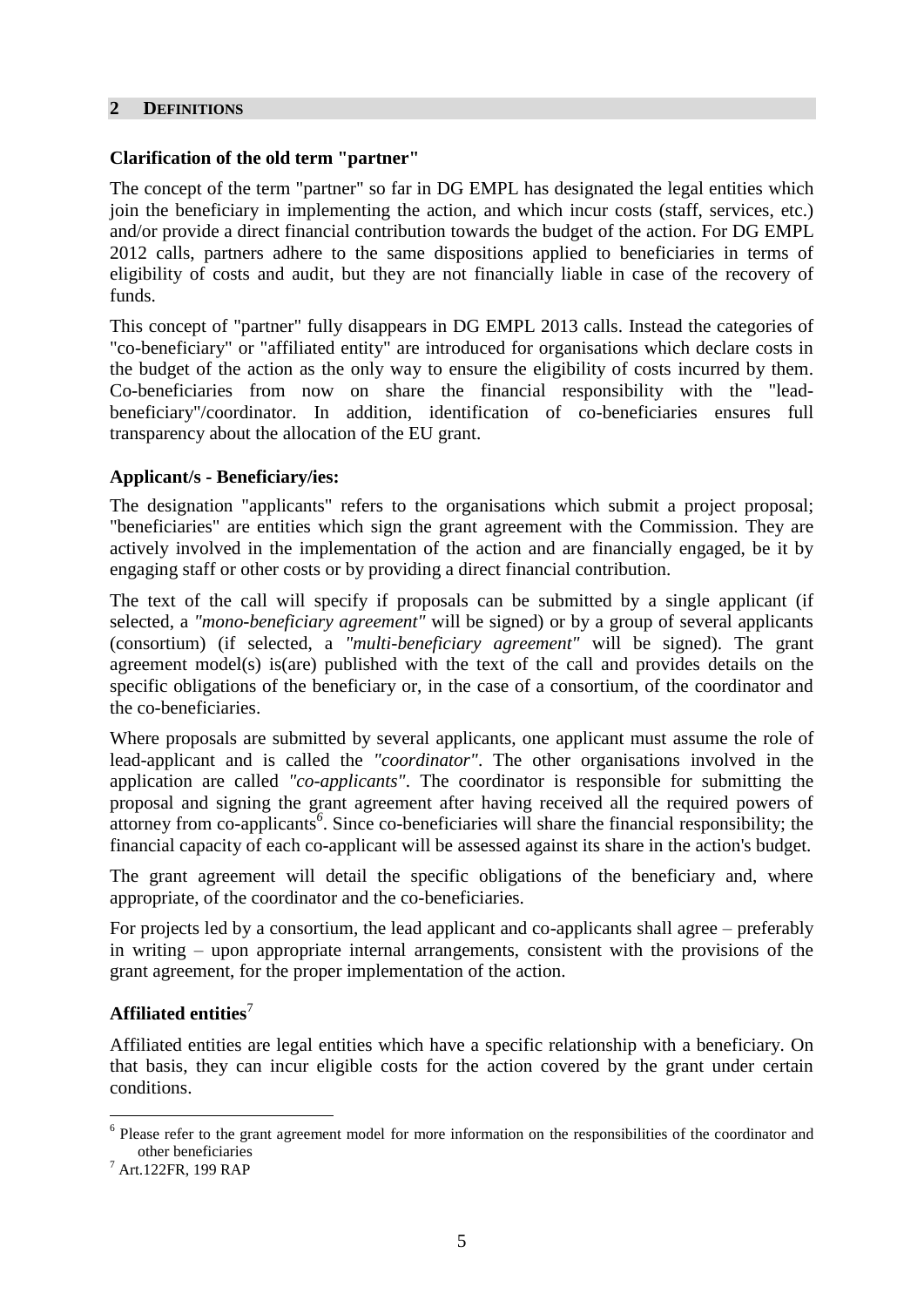**The following type of affiliated entities is accepted under the current call for proposals:**  legal entities satisfying the eligibility and non-exclusion criteria and having a link with a beneficiary or co-beneficiary, notably a legal or capital link, which is neither limited to the action nor established for the sole purpose of its implementation<sup>8</sup>. This link has to be proven by supporting documents such as, the statutory list of members as part of reports approved by governance bodies, the list of controlled companies in audited consolidated accounts, the balance sheet or the deeds of establishment to prove ownership or partnership. Contrary to cobeneficiaries, affiliated entities are not financially liable in case of recovery of funds. In addition, the Commission does not test the financial capacity of affiliated entities at time of application.

### **Associate organisations**

Other organisations may only participate in the action as associate organisations where this serves the aim of the action, on a no-cost basis. These organisations will not be a party of the grant agreement concluded with the Commission.

### **Third parties**

<u>.</u>

Other entities outside beneficiaries, affiliated entities and associate organisations are considered as third parties. Third parties can provide a cash contribution to the implementation of the action but are not involved in the implementation of the action.

### **3 RULES RELATED TO THE GRANT REQUESTED**

- The rules on co-financing rates can be found in the text of the call for proposals.
- The grant does not cover ineligible costs (see below for definition).
- Contributions in kind (i.e. contributions for which no financial flow can be traced in the written accounts like unpaid charity work by a private individual or corporate body, etc.) cannot be accepted.
- Co-applicants must provide a signed letter of mandate, authorising the coordinator to submit the proposal and if proposal is accepted for funding, to sign the grant agreement with the Commission. In addition to the information provided in the application form, coapplicants must also provide a signed letter of commitment explaining the nature of their involvement in the implementation of the action – the way they are financially engaged should be detailed in the project budget.
- Affiliated entities should provide a signed letter of commitment, explaining the nature of their involvement in the implementation of the action. They need to provide a document showing their legal or capital link with the parent organisation. No letter of mandate is required
- Associate organisations should provide a signed letter of commitment, explaining the nature of their involvement in the action or any other type of support to it. No letter of mandate is required

<sup>&</sup>lt;sup>8</sup> Examples of this type of affiliated entities are: member organisations of European social partner organisations, branches of international NGOs.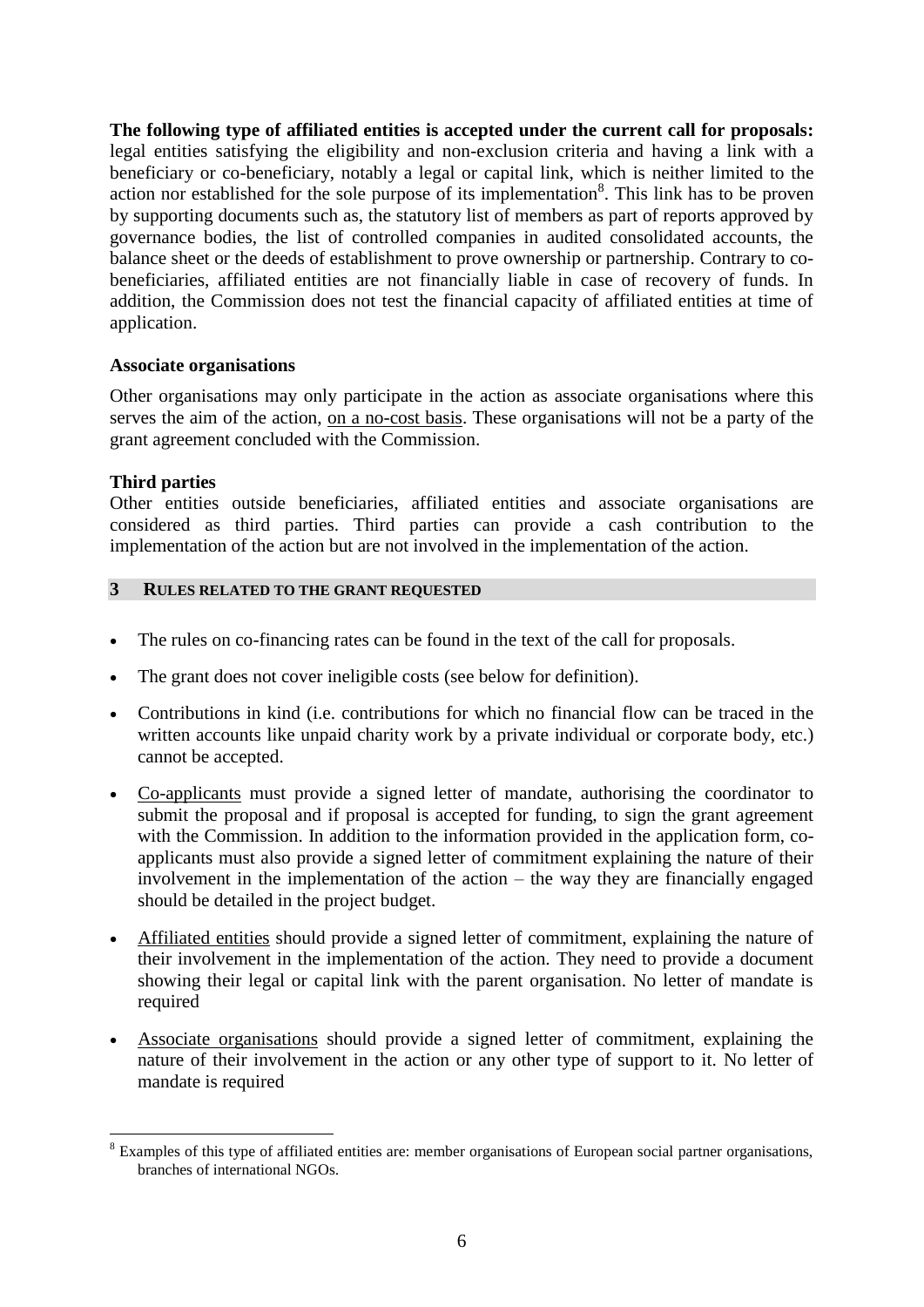- Third parties that make a cash contribution to the action should provide a signed letter of commitment stating the amount of their contribution.
- $\bullet$  Financial support to third parties<sup>9</sup>: Exceptionally, if the implementation of the action requires financial support to be given to third parties, the call can authorise the beneficiary to do so, provided the amount does not exceed EUR 60 000 per third party unless the financial support is the primary aim of the action. The text of the call will specify if financial support to third parties is accepted.
- The beneficiary/ies shall be responsible for carrying out the action in accordance with the terms and conditions of the grant agreement.
- An external audit report of the previous accounts of the applicant organisation/s, produced by an approved external auditor, must be provided for action grant applications where the grant request is EUR 750.000 or more. In the case of applications by a consortium this threshold shall apply to each co-applicant in line with their share of the action budget.

The requirement shall apply only to the first application made by a beneficiary to an authorising officer responsible in any one financial year. No audit report is required from public bodies or international organisations<sup>10</sup>.

The report must certify the accounts for the last financial year available.

 The partial or total withholding by the applicant/s of any information that may have an impact on the Commission's final decision concerning the application will entail the automatic disqualification of the application or, if discovered at a later stage, will entitle the Commission to impose financial and administrative penalties $11$ .

#### **4 THE ESTIMATED BUDGET OF THE ACTION**

## **4.1 The budget must be detailed and balanced**

Grant applications must include a detailed estimated budget presented in Euros (see application form). Applicants established in countries outside the Euro zone must use the conversion rates published in the Official Journal of the European Union (OJ) [\(http://ec.europa.eu/budget/inforeuro/index.cfm?Language=en\)](http://ec.europa.eu/budget/inforeuro/index.cfm?Language=en). Applicants should be aware that they fully carry the exchange rate risk.

The budget estimate must be properly balanced: the two totals (income and expenditure) must be the same, since the available income (including the grant requested from the Commission) will have to finance the planned expenditure<sup>12</sup>. Please make sure that all the items related to the implementation of the action are included and not just those for which financing is being sought.

<sup>9</sup> Art. 137 FR, 210 RAP

 $10$  Art. 196(3) RAP

 $11$  Art. 200 RAP

 $12$  Art. 196(2) RAP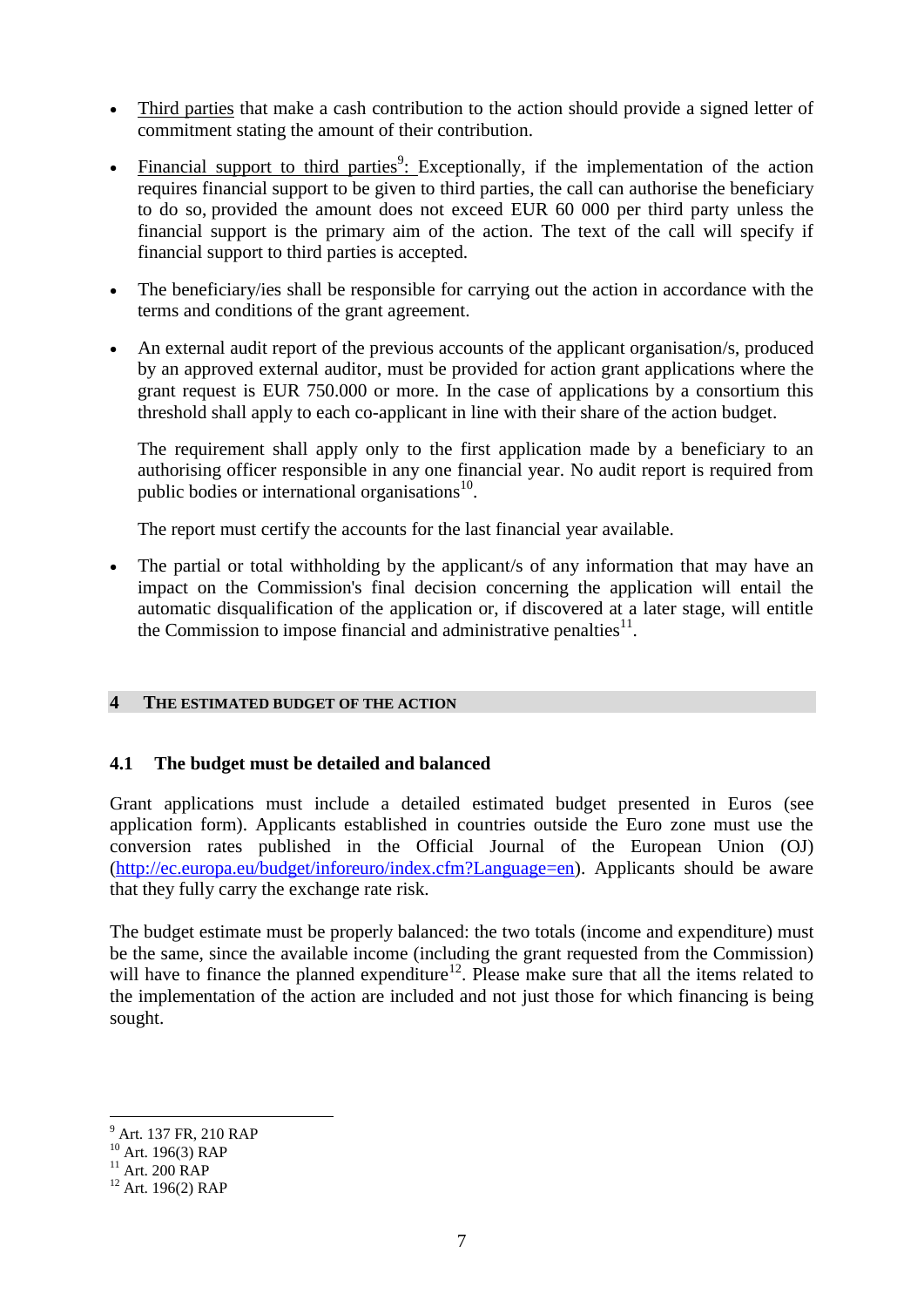## **4.2 Expenditure**

Expenditure must include the estimated costs exclusively for the implementation of the action.

## **4.2.1 General criteria for eligibility of costs**

In order to be eligible for EU funding, costs actually incurred by the beneficiary/ies must meet the following criteria<sup>13</sup>:

- a) be incurred during the duration of the action, with the exception of costs relating to final reports and audit certificates;
- b) be indicated in the estimated overall budget of the action attached to the grant agreement;
- c) be necessary for the implementation of the action which is the subject of the grant;
- d) be identifiable and verifiable, in particular being recorded in the accounting records of the beneficiary/ies and determined according to the applicable accounting standards of the country where the beneficiary/ies is/are established and according to the usual costaccounting practices of the beneficiary/ies;
- e) comply with the requirements of applicable tax and social legislation;
- f) be reasonable, justified and comply with the principle of sound financial management, in particular regarding economy and efficiency.

Costs incurred by entities affiliated to a beneficiary will be eligible under the current call for proposals provided:

- the concerned entities are identified in the grant agreement,
- they abide by the rules applicable to the beneficiary under the grant agreement with regard to eligibility of costs and rights of audits by the Commission, the European Anti-Fraud Office and the Court of Auditors.

Value added tax (VAT) is considered as eligible<sup>14</sup> where it is not recoverable under the applicable national VAT legislation and is paid by a beneficiary other than a non-taxable person as defined in the first subparagraph of Article 13(1) of Directive  $2006/112/EC^{15}$  on the common system of value added tax.

### **The successful applicant/s must take care to avoid any unnecessary or unnecessarily high expenditure.**

The beneficiary's/ies' internal accounting and auditing procedures must permit a direct reconciliation of the costs and revenue declared in respect of the action with the corresponding accounting statements and supporting documents.

Documentation justifying costs must be kept by the beneficiary/ies for **five years** following the Commission's final payment.

 $13$  Art. 126(2) FR

 $14$  Art.126.3(c)

<sup>15</sup> OJ L 347, 11.12.2006, p.1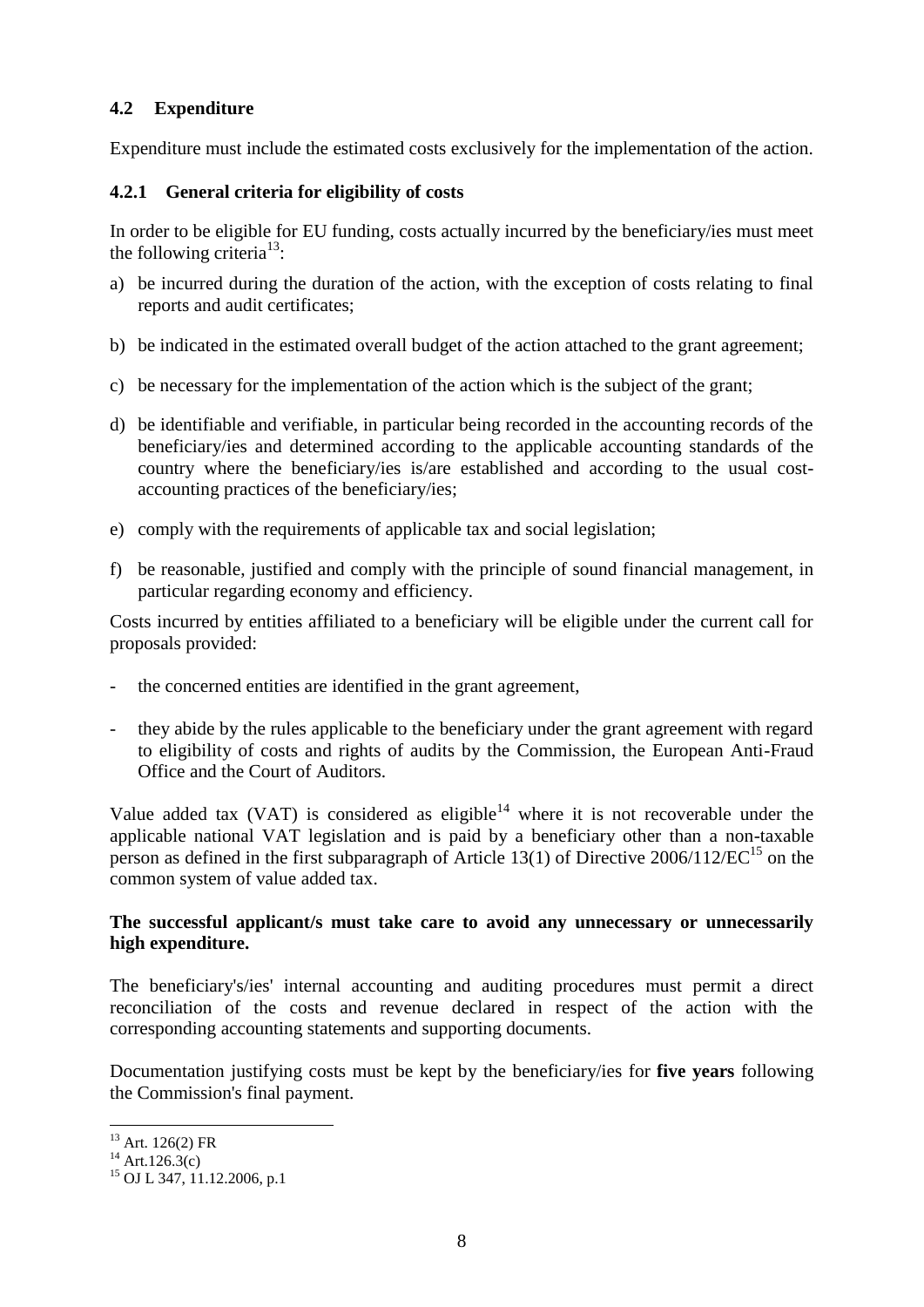Expenditure eligible for financing may not have been incurred before the grant application was lodged. Please note that the call might specify reference date for the eligibility of costs.

Extra costs associated with the participation of people with disabilities are also eligible. These costs may be required to cover the use, for example, of special means of transport, personal assistants or sign language interpreters.

## **4.2.2 Eligible direct costs**

The eligible direct costs for the action are those costs which, provided that they satisfy the criteria of eligibility set out above, are identifiable as specific costs directly linked to the performance of the action and which can therefore be attributed to it directly.

In particular, the following categories of direct costs may be considered eligible:

## *4.2.2.1 Staff costs (Heading 1 of the budget form)*

The costs of staff (permanent or temporary staff working under an employment contract with the beneficiary/ies or an equivalent appointing act) and assigned to the implementation of the action, comprising actual salaries plus social security charges and other statutory costs included in the remuneration, are eligible. Those costs may include additional remuneration, including payments on the basis of supplementary contracts regardless of their nature, provided that it is paid in a consistent manner whenever the same kind of work or expertise is required and independently from the source of funding used. The salary costs should not exceed the average rates corresponding to the beneficiary's/ies' usual policy on remuneration. In addition, they should not be higher than the generally accepted market rates for the same kind of task.

The costs of personnel of national administrations may be considered as eligible to the extent that they relate to the cost of activities which are additional and which the relevant public authority would not carry out if the project concerned was not undertaken.

Please fill in the form reserved for these costs in the budget estimate (see application form) by indicating the persons to be remunerated (full-time/part-time), the number of days of work to be performed and the daily rate calculated on the basis of an average of 225 workable days per year. The determination of the workable days should be made respecting the standard working time either under national laws, collective agreements or under the organisations' normal accounting practice An example for determining the total workable days per year could be as follows (provided what is established in the appropriate legislation):

| Days/year                                                           | 365 days                         |
|---------------------------------------------------------------------|----------------------------------|
| Less 52 weekends<br>Less annual holidays<br>Less statutory holidays | $104$ days<br>25 days<br>11 days |
| Total workable days<br>$=$                                          | 225 days                         |

Daily rate  $=$  Gross actual salaries plus social security charges  $+$  statutory costs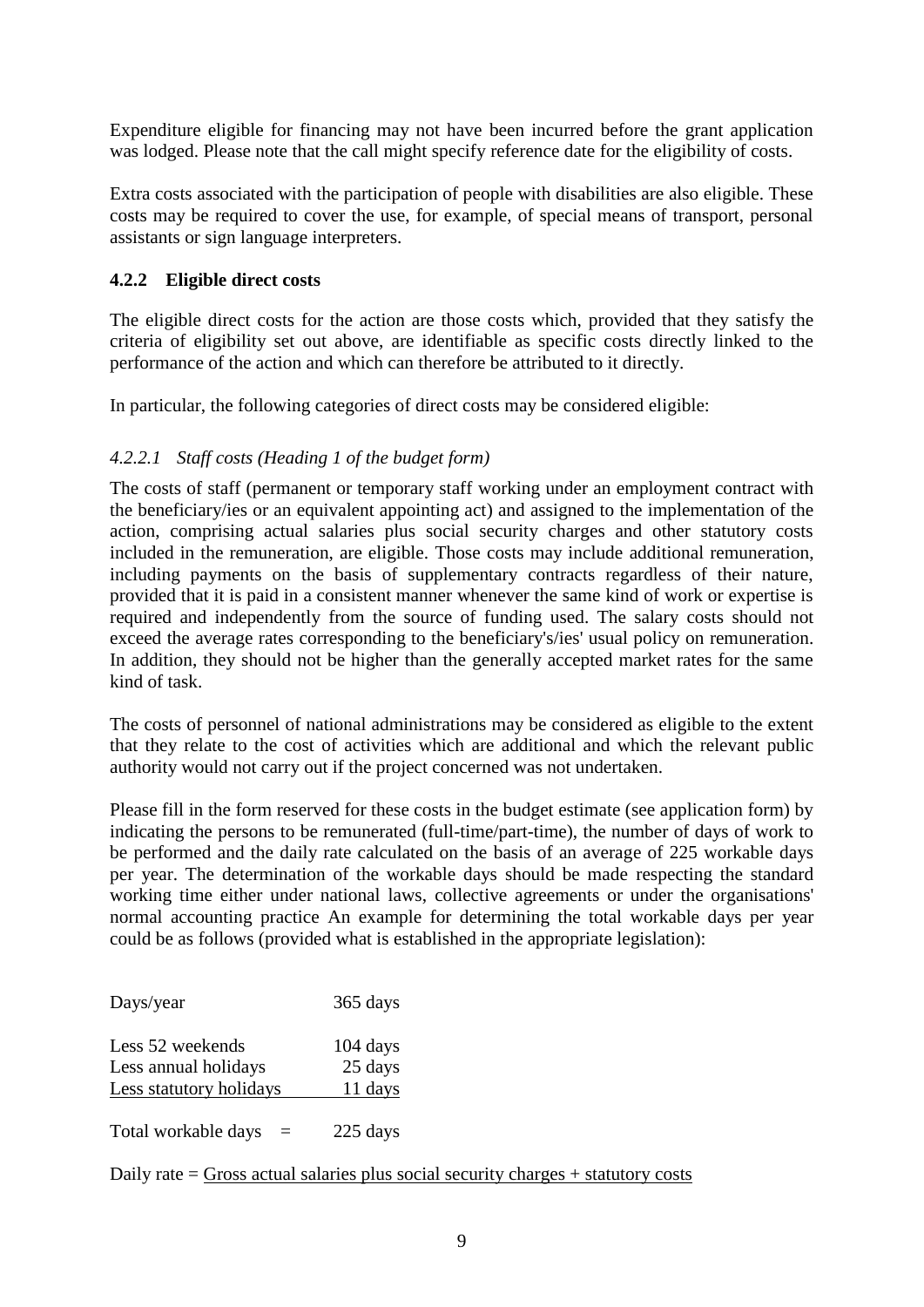#### Total workable days

Should your proposal be financed by the Commission, only the real costs (i.e. actual salaries) will be considered eligible costs.

The actual time spent on the action must be recorded on a regular basis using timesheets or an equivalent time registration system established and certified by the employer. Timesheets must be dated and signed by the individual concerned and validated by the employer. It is recommended to adopt a single timesheet encompassing the overall time worked by each staff member (not just the time worked by the employee on the particular EU supported action). Timesheets should not be sent to the Commission, except if specifically requested. For instance, when submitting the request for final payment, the beneficiary/ies might be requested to provide pay slips and timesheets justifying the actual staff costs declared, as well as the basis for the calculation of daily rates and workable days.

Only persons who are directly employed by the beneficiary/ies and, if accepted by the call, the affiliated entities and who receive a salary are considered staff. All other persons, i.e. persons who receive a fee and/or submit an invoice for their services are considered external experts and are subject to the rules governing the award of contracts (see subcontracting below). The cost of any work to be performed by external experts must not be included in staff costs but under services.

### *4.2.2.2 Travel, accommodation and subsistence allowances (Heading 2)*

Costs of travel and related subsistence allowances are eligible provided that they are in line with the beneficiary's/ies' usual practices on travel costs and do not exceed the scales approved periodically by the Commission which are set out in the table below. Travel costs must not exceed the most reasonable rates available on the market.

Heading 2 may include expenses for participants from organisations other than the beneficiaries or affiliated entities where applicable (e.g. for attendance of a conference).

The attendance lists of all meetings that take place in the context of the action must be signed by all participants. These lists must be provided to the Commission if so requested.

Journeys must be carried out by the most direct and economic route. Economy class fares will be used as the benchmark for analysing air travel costs. Air travel is acceptable only for distances above 400 km, i.e. return flight above 800 km. For other modes of transport, the benchmark is the first-class rail fare. Car journeys: equivalent of corresponding first-class train ticket.

The *Daily subsistence allowances (DSA*) are paid in addition to costs for accommodation as a flat-rate amount and are considered to cover breakfast and the two main meals, local transport, the cost of telecommunications and all other sundries. Daily subsistence allowances are to be calculated as follows according to the length of the trip:

- 6 hours or less: 20% DSA and any transport costs on the basis of supporting documents;
- more than 6 hours but not more than 12 hours: 0.5 DSA;
- more than 12 hours but not more than 24 hours: 1 DSA;
- more than 24 hours but not more than 36 hours: 1.5 DSA;
- more than 36 hours but not more than 48 hours: 2 DSA;
- more than 48 hours but not more than 60 hours: 2.5 DSA;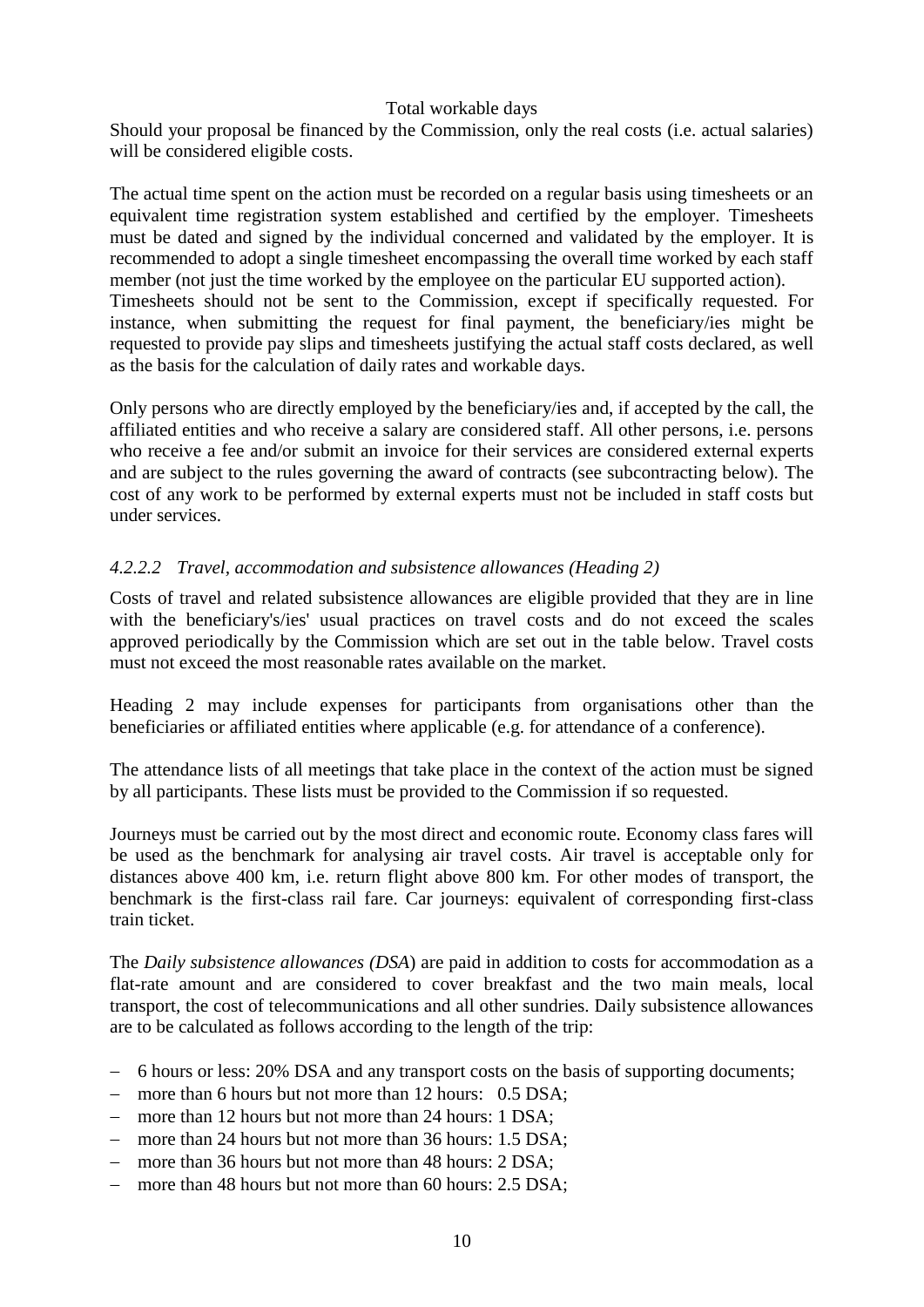- each successive 12-hour period: 0.5 DSA.

The maximum amounts (in Euros per calendar day) accepted for each country are set out in the table below, and applicants are advised to adhere to these rates in their budget estimates<sup>16</sup>. Please note that this is a general list; please check the call for proposals to find out the eligible countries for your specific call.

| <b>Destinations</b>    |                    | $DSA$ in   | Maximum hotel | <b>Destinations</b> |                           | DSA in<br><b>EUR</b> | Maximum hotel |
|------------------------|--------------------|------------|---------------|---------------------|---------------------------|----------------------|---------------|
|                        |                    | <b>EUR</b> | price in EUR  |                     |                           |                      | price in EUR  |
| AL                     | Albania            | 50,00      | 160,00        | П                   | Liechtenstein             | 80,00                | 95,00         |
| AT                     | Austria            | 95,00      | 130,00        | LT                  | Lithuania                 | 68,00                | 115,00        |
| BA                     | Bosnia-Herzegovina | 65,00      | 135,00        | LU                  | Luxembourg                | 92,00                | 145,00        |
| <b>BE</b>              | Belgium            | 92,00      | 140,00        | LV                  | Latvia                    | 66,00                | 145,00        |
| <b>BG</b>              | <b>Bulgaria</b>    | 58,00      | 169,00        | <b>ME</b>           | Montenegro                | 80,00                | 140,00        |
| CН                     | Switzerland        | 80,00      | 140,00        | МK                  | F.Y.R. of Macedonia       | 50,00                | 160,00        |
| СY                     | Cyprus             | 93,00      | 145,00        | МT                  | Malta                     | 90,00                | 115,00        |
| CZ                     | Czech Republic     | 75,00      | 155,00        | <b>NL</b>           | The Netherlands           | 93,00                | 170,00        |
| DE                     | Germany            | 93,00      | 115,00        | NO.                 | Norway                    | 80,00                | 140,00        |
| DK                     | <b>Denmark</b>     | 120,00     | 150,00        | PL                  | Poland                    | 72,00                | 145,00        |
| EE.                    | Estonia            | 71,00      | 110,00        | PT                  | Portugal                  | 84,00                | 120,00        |
| EL.                    | Greece             | 82,00      | 140,00        | <b>RO</b>           | Romania                   | 52,00                | 170,00        |
| ES                     | Spain              | 87,00      | 125,00        | RS                  | Serbia                    | 80,00                | 140,00        |
| FI.                    | Finland            | 104,00     | 140,00        | <b>SE</b>           | Sweden                    | 97,00                | 160,00        |
| <b>FR</b>              | France             | 95,00      | 150,00        | SI                  | Slovenia                  | 70,00                | 110,00        |
| <b>HR</b>              | Croatia            | 60,00      | 120,00        | <b>SK</b>           | Slovakia                  | 80,00                | 125,00        |
| HU                     | Hungary            | 72,00      | 150,00        | TR                  | Turkey                    | 55,00                | 165,00        |
| IE                     | Ireland            | 104,00     | 150,00        | <b>UK</b>           | United Kingdom            | 101,00               | 175,00        |
| IS                     | Iceland            | 85,00      | 160,00        | ХK                  | Kosovo (under UNSCR 1244) | 80,00                | 140,00        |
| $\mathsf{I}\mathsf{T}$ | Italy              | 95,00      | 135,00        |                     |                           |                      |               |

Please note that the Commission and the other European Institutions cover the travel and subsistence costs of their own officials when they participate in an event organised by the beneficiary/ies and these should therefore not be included in the budget estimate.

## *Catering*

**The total amount calculated according to the above mentioned rules regarding Daily subsistence allowances shall constitute a maximum**. If catering services are provided by the organisers, the DSAs directly paid to participants must be reduced accordingly. In such cases, the daily allowance would be reduced by 30% for each meal provided, and by 15% for breakfast.

## *4.2.2.3 Costs of services (Heading 3)*

**Information, dissemination, reproduction and publications** costs can be taken into account provided that they are directly related to the action. Please give, for each publication and/or other materials, a description, an estimate of the number of pages and copies planned the frequency and language of publication, an indication of the production costs per copy as well as an estimate of the distribution costs where appropriate.

**Translation** costs must include the following details: the number of languages, the number of pages to be translated and the rate applied per page. These rates may not exceed the most reasonable market rates.

<sup>1</sup>  $16$  The daily allowance rates are subject to periodic review by the Commission.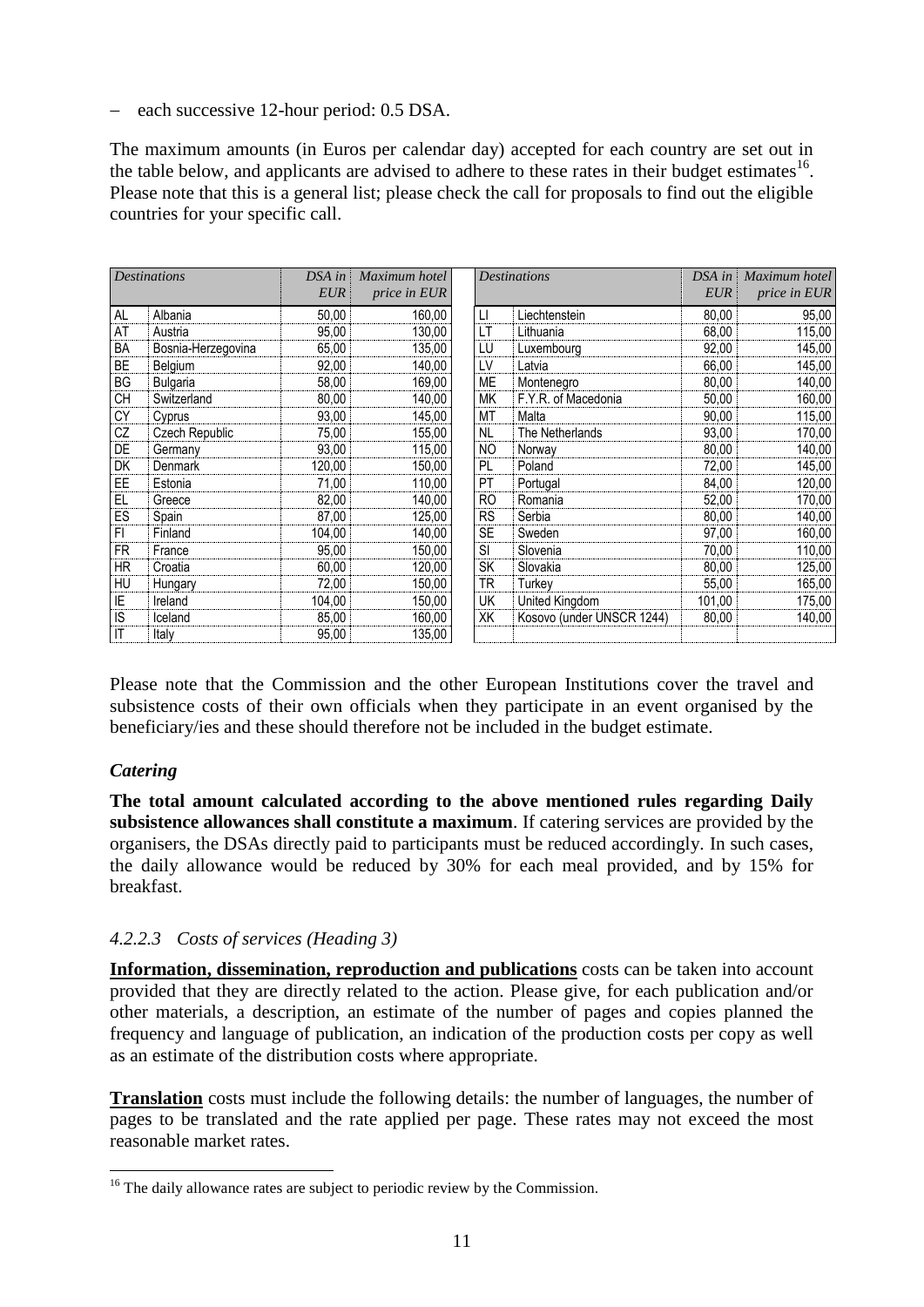**Interpretation**: the different components must be specified. In particular, the number of languages, the number of interpreters, the number of days and the daily rates must be specified. The accepted daily fee of an interpreter may not exceed EUR 700 (including VAT). Interpreters should be hired locally. For their travel and subsistence expenses to be covered by the grant, it must be impossible to hire them locally and it must be explained why this is so.

**Evaluation**: if the action proposed requires some form of evaluation, monitoring and evaluation methods must be developed, as well as tools to assess, on an on-going basis, the progress of the action in relation to the objectives defined at the beginning and the results. The cost of such work will be regarded as eligible expenditure.

### **Subcontracting and implementing contracts**

The beneficiary, or the consortium in case the proposal is submitted by more than one beneficiary, should have the operational capacity to complete the core activities. However, if the staff does not have the skills required, parts of the project may be subcontracted to another person or organisation, where justified and necessary.

Also, the implementation of a project often requires the buying of goods or services in order to carry out tasks that beneficiaries cannot do themselves (i.e. translations, production of documents, print-outs, studies, web site creation, informatics support, accountancy, catering, etc.). Those accomplishing the work are considered third parties vis-à-vis the Commission and vis-à-vis the agreement that links the Commission with the beneficiary/ies.

There is a need to distinguish between:

## - The award of implementing contracts

The beneficiary/ies buy/s normal services or goods necessary for the management of the project without involving an externalisation of core activities that are part of the action (described in the annex to the grant agreement).

- Subcontracting

This involves the execution by a third party of specific tasks that are part of the co-financed action, by means of a contract between one or more beneficiaries and a subcontractor. Additional constraints are imposed in those cases.

Work and tasks carried out by the beneficiary/ies and by affiliated entities designated in the grant agreement are not subject to these rules of subcontracting. However, it is not permissible to include normal commercial suppliers of goods and services as co-beneficiaries in order to avoid these rules. By way of example, the Commission does not find it appropriate to include as co-beneficiaries independent consultants, conference organisers, and so on.

It must be clearly specified which tasks will be subcontracted and why this subcontracting is considered necessary, in the annex foreseen for this purpose in the electronic application form ("Contracts for implementing the action").

In principle, only contracts that exceed the threshold of  $\epsilon$  5 000 should be included in this annex. The general rules on subcontracting should however be observed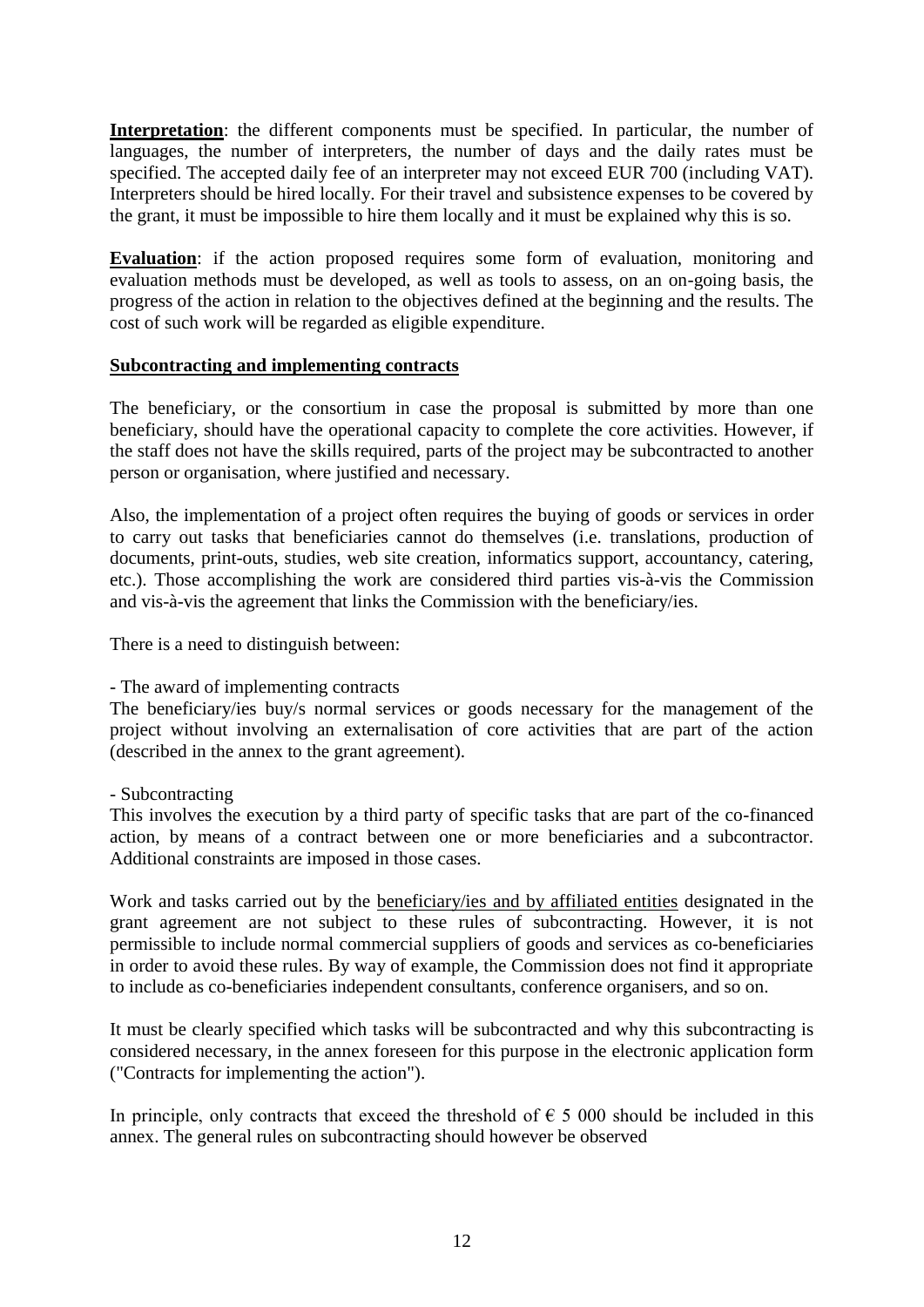#### Main rules related to implementing contracts

The financial regulation limits itself to the definition of the principles that should govern the conclusion of external contracts in order to implement the action: the beneficiary must seek competitive tenders from potential contractors and award the contract in writing to the bid offering **the best value for money, i.e. the best price-quality ratio, or, as appropriate, to the tender offering the lowest price**. In doing so, the beneficiary shall observe the principles of transparency and equal treatment of potential contractors and shall take care to avoid any conflict of interests**<sup>17</sup>** . In addition the beneficiary shall ensure that the conditions applicable to itself under Art.II.3, II.4, II.5, II.8 and II.27 of the agreement are also applicable to the  $\text{contractors}^{18}$ .

Within the respect of these principles, the beneficiary is free to organise the award of contracts according to their usual practices.

Sub-contracts by a "public" beneficiary must be awarded in accordance with the applicable national rules on public tendering and in conformity with EU Directives on public tendering procedures.

Where the value of the procurement contract awarded exceeds EUR 60 000, the beneficiary shall, in addition to the above general rules, provide, together with its application, a copy of the draft tender specifications. To assist applicants, a model of tender specifications is included in Annex V of the call. In addition, the applicants must be able to prove, if requested, that they have sought bids – by registered letter – from at least three different tenderers, including proof that they have posted the call for tender or invitation to tender at least on their website and provide a detailed description of the selection procedure.

This requirement does not apply to public authorities and international organisations which are already governed by a system of public procurement rules; however, where applicable, this should be indicated.

Additional rules concerning subcontracting:

- a) Subcontracting may only cover the execution of activities other than the core activities;
- b) Recourse to the award of contracts must be justified in relation to the nature of the action and what is necessary for its implementation;
- c) The tasks to be subcontracted must be set out in the description of the action and the corresponding estimated costs must be set out in detail in the budget estimate;
- d) If not foreseen in the initial proposal, any recourse to the award of contracts while the action is underway shall be subject to prior written authorisation by the Commission;
- e) The beneficiary shall retain sole responsibility for the implementation of the action and for compliance with the provisions of the agreement. The beneficiary must undertake the necessary arrangements to ensure that the subcontractor waives all rights in respect of the Commission under the agreement;
- f) The beneficiary must undertake to ensure that the terms, mentioned above, applicable to itself under the agreement are also applicable to the subcontractor.

 $17$  Art. 209(1) RAP

<sup>&</sup>lt;sup>18</sup> The terms related to liability, conflict of interests, confidentiality, ownership and use of results(including intellectual and industrial property rights, checks, audits and evaluation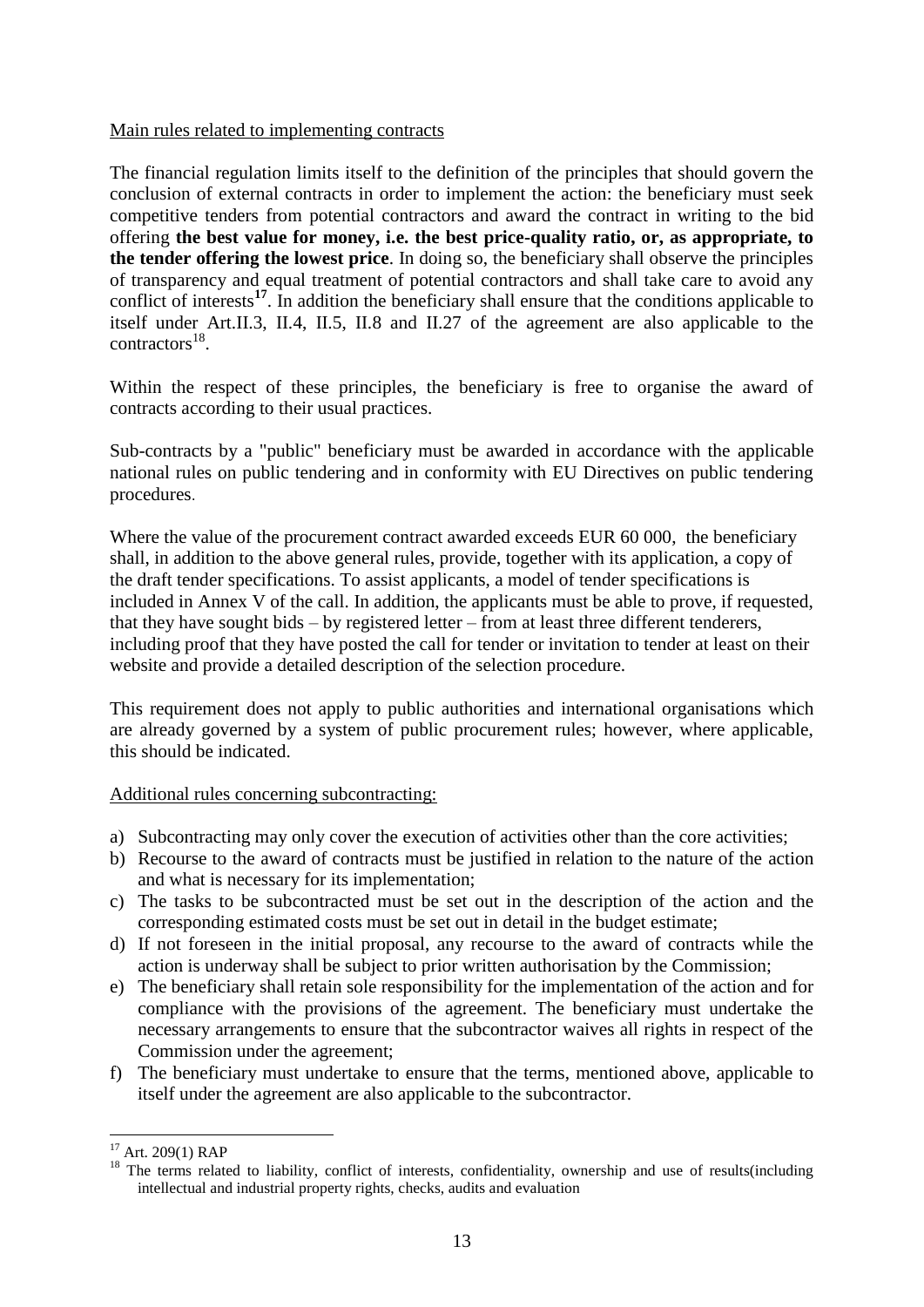- g) The beneficiary/ies shall ensure that <sup>19</sup> the conditions applicable to itself under Art. II. 7 of the agreement are also applicable to the subcontractors.
- h) The coordinator shall not subcontract any part of its tasks to the other beneficiaries or to any other party to the grant agreement.

## *4.2.2.4 Administration costs (Heading 4)*

Depreciation for purchase of equipment<sup>20</sup>: the purchase cost of equipment (new or secondhand) is eligible provided that it is written off in accordance with the tax and accounting rules applicable to the beneficiary and generally accepted for items of the same kind. Only the portion of the equipment's depreciation corresponding to the period of eligibility for EU funding covered by the grant agreement and the rate of actual use for the purposes of the action may be taken into account by the Commission. A justification for the need of purchasing such equipment is to be annexed to the budget estimate.

Other eligible administrative costs are: rental of meeting rooms (coffee breaks included), rental of interpretation booths, communication costs (other than overheads), charges for financial services, costs relating to a bank guarantee and to external audits, etc. Indicative amounts for rental of booths, excluding technical equipment: EUR 750 (excluding VAT) per booth per day; rental of booths with equipment and technical assistance: EUR 1200 (excluding VAT) per booth per day.

### **4.2.3 Eligible indirect costs – Overheads (Heading 5)**

Indirect costs are general administrative costs – overhead costs incurred in connection with the eligible direct costs of the action. They are limited to a flat-rate of 7% of the total eligible direct costs for the action. These can include maintenance, stationery, photocopying, mailing postage, telephone and fax costs, heating, electricity or other forms of energy, water, office furniture, insurance and any other expenditure necessary for the successful completion of the project. Postage costs are considered as overhead costs and cannot be accepted under the headings "publications" or "administration".

If the accepted budget includes a provision for flat-rate funding in respect of indirect costs, such costs do not need to be supported by accounting documents.

Indirect costs are not eligible for an action where the beneficiary already receives an operating grant from the EU budget during the period in question.

#### **4.2.4 Ineligible costs**

The following expenses are ineligible and therefore not accepted:

- return on capital;
- debt and debt service charges;
- provisions for losses or debts;
- interest owed;
- doubtful debts;

<u>.</u>

 $19$  The terms related to visibility of Union funding

 $^{20}$  Art. 126(3)(d) FR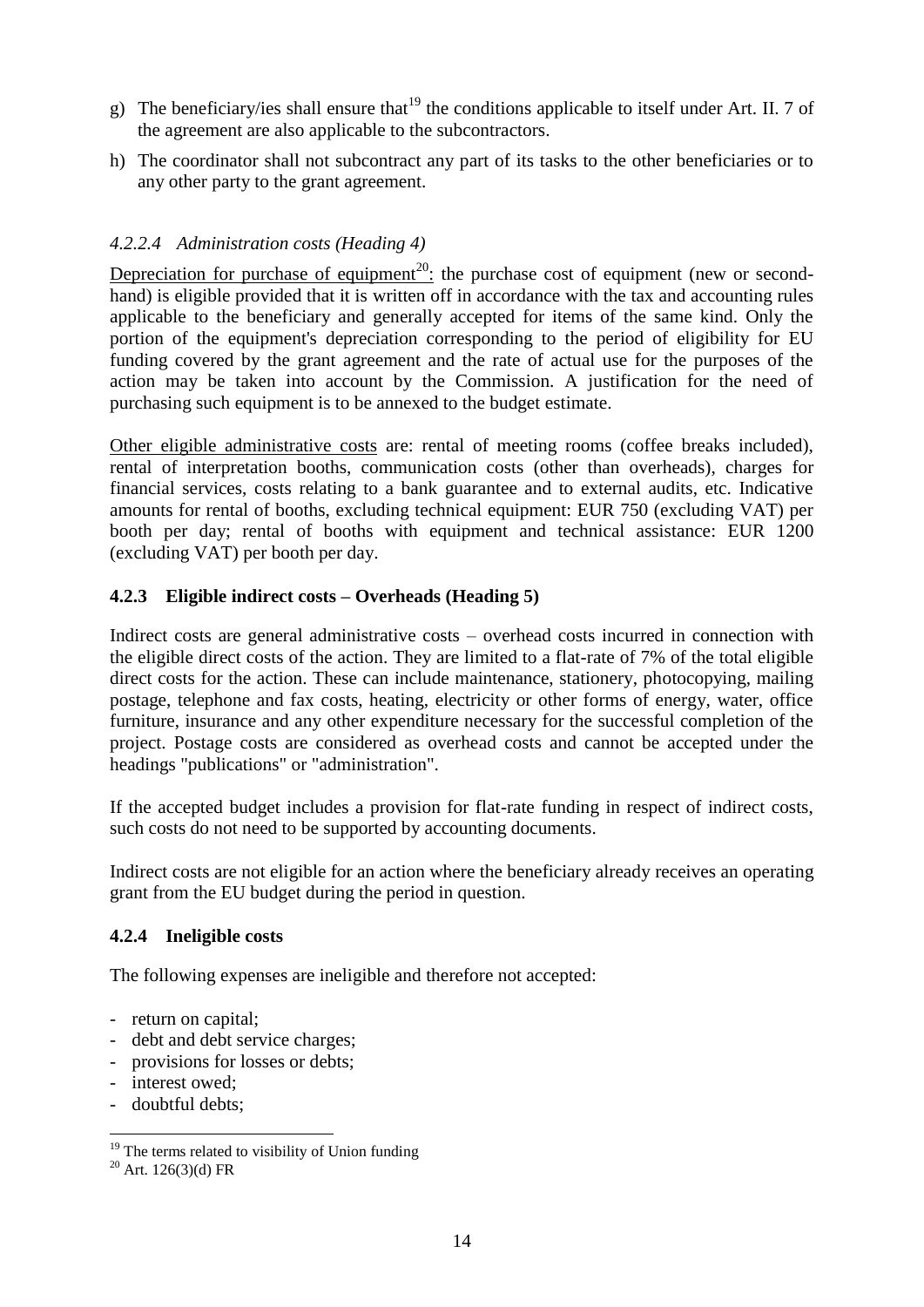- exchange losses;
- costs of transfers from the Commission charged by the bank of a beneficiary;
- costs declared by a beneficiary and covered by another action receiving an EU grant. In particular, indirect costs shall not be eligible under a grant for an action awarded to a beneficiary who already receives an operating grant financed from the Union budget during the period in question;
- contributions in  $\text{kin} \, \hat{d}^{21}$ : these are contributions that are not invoiced, such as voluntary work, equipment or premises made available free of charge;
- excessive or reckless expenditure;
- VAT will be ineligible when the activities supported through the grant are taxable activities, exempt activities with right of deduction or activities engaged in by the beneficiary, in such case a public body, as a public authority of a Member State (i.e. activities resulting from the exercise of sovereign powers or prerogatives: police, justice, definition and enforcement of public policies, etc.).

## **4.3 Income**

Total income must be identical to total expenditure. The income side of the budget must show:

The beneficiary's contribution in cash: the direct monetary contribution from the applicant's own resources and/or the contribution from any other fund providers. This means an effective expenditure, i.e. a financial flow that can be traced in the written accounts. Placing a civil servant remunerated by a public administration, or an employee of a company or organisation, at the disposal of the project is treated as a cash contribution since this gives rise to an expense that can be identified in the accounts of these administrations or organisations.

By way of another example: if a meeting room is made available paying the cost of rental, then this is treated as a cash contribution, which may be included in the direct eligible costs of the project and on the income side.

- The revenue generated by the action: any income expected to be generated by the implementation of the action should be detailed (such as. the yield from sales of publications or conference registration fees).
- The EU grant: the grant requested from the Commission.

#### **5 HOW THE GRANT WILL BE CALCULATED**

If the proposal is selected for a grant, the Commission will calculate the EU contribution as a percentage of the total eligible costs as shown in the estimated budget for the implementation of the action.

The Commission reserves the right to reduce the grant requested if the proposal is acceptable but considered too expensive, and to reduce individual unit costs if these are estimated to be too high.

 $^{21}$  Art.183(2) RAP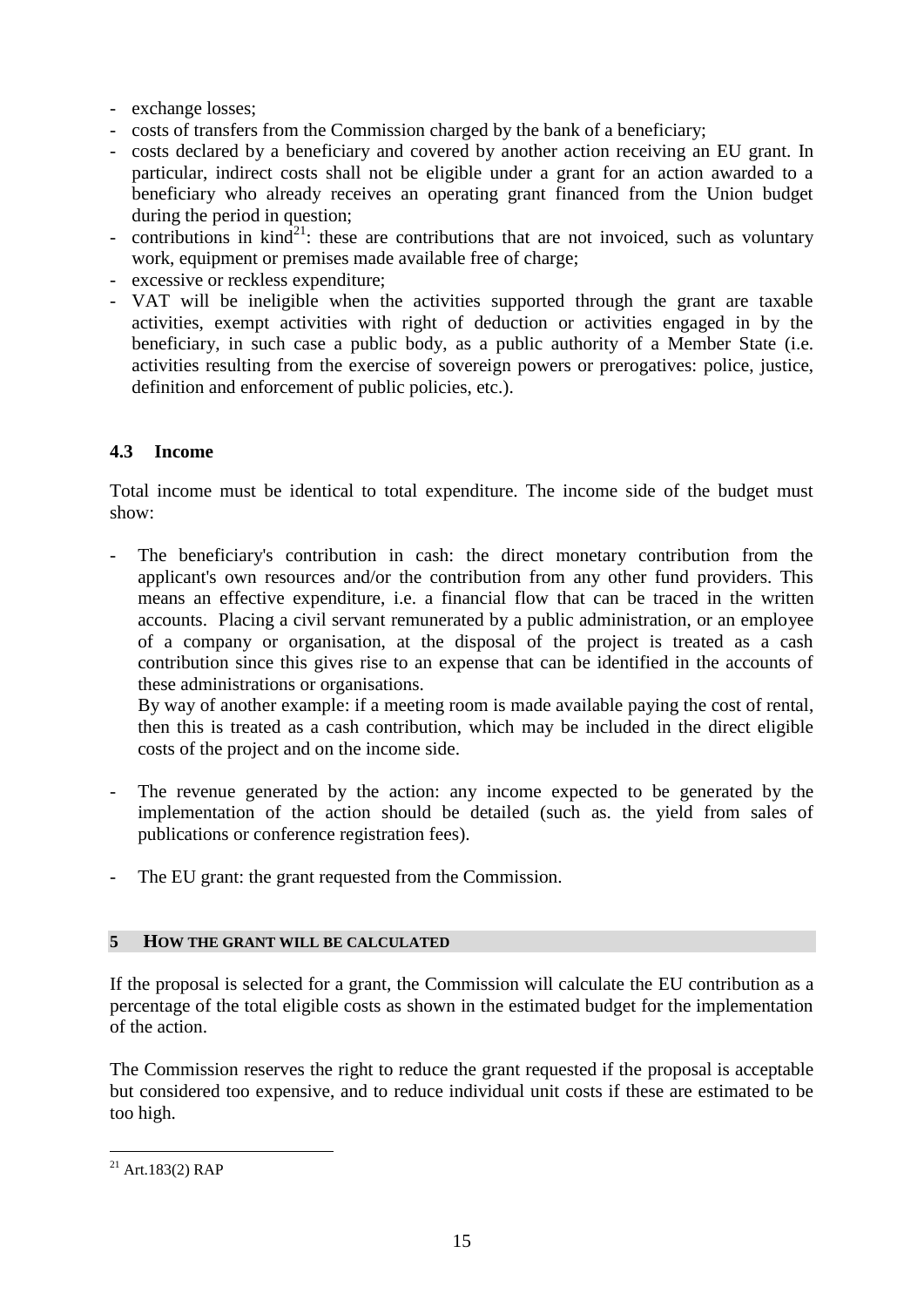## *Determination of the final amount of the grant*

The EU final grant is calculated on the basis of the **actual** eligible expenditure by applying the "double ceiling" rule and verifying compliance with the non-profit rule.

- Application of the **"double ceiling" rule** limiting the grant both to the percentage of the eligible costs and to the maximum amount mentioned in the grant agreement

The EU final grant is calculated by applying the percentage for the co-financing of the eligible costs laid down in the grant agreement to the total of the actual eligible costs. This amount must not exceed the maximum amount for the EU grant laid down in the grant agreement.

As a result, if the actual expenditure turns out to be lower than the expenditure you budgeted, the actual grant will also be reduced in application of the percentage contribution which will remain the same. If the actual expenditure turns out to be higher than the expenditure budgeted, the EU grant will not be increased. It is therefore in the applicant's interest to submit a realistic estimate of expenses.

#### - Verification of compliance with the **no-profit rule**

The grant may not have the purpose or effect of producing a profit within the framework of the action for the beneficiary<sup>22</sup>. Profit is defined as a surplus of the receipts over the eligible costs incurred by the beneficiary, when the request is made for payment of the balance.

The receipts referred to above shall be limited to income generated by the action as well as financial contributions specifically assigned by the donors to the financing of the eligible costs.

Any income of the action must be indicated in the estimated budget and the final financial statement. If the final amount results in a profit for the beneficiaries, the amount of the grant will be reduced by the percentage of the profit corresponding to the Union contribution to the eligible costs of the action actually incurred by the beneficiary/ies to carry out the action<sup>23</sup>.

A mere forecast of expenditure does not give entitlement to a grant. This is why the exact amount of the final grant cannot be calculated until the Commission has received the final activity report and the final statement of expenditure. The expenditure that is committed to the implementation of the action must be justified by invoices or equivalent supporting documents, in order to be accepted as actual expenditure. It must also relate to actual rather than budgeted costs.

#### **6 AGREEMENT GOVERNING THE GRANT**

Should the Commission award a grant, a grant agreement setting out the conditions and maximum level of funding will be concluded with the beneficiary. A multi-beneficiary grant

 $22$  Art. 125(4) FR

<sup>&</sup>lt;sup>23</sup> Art. I.3 (a)(i) of the Grant Agreement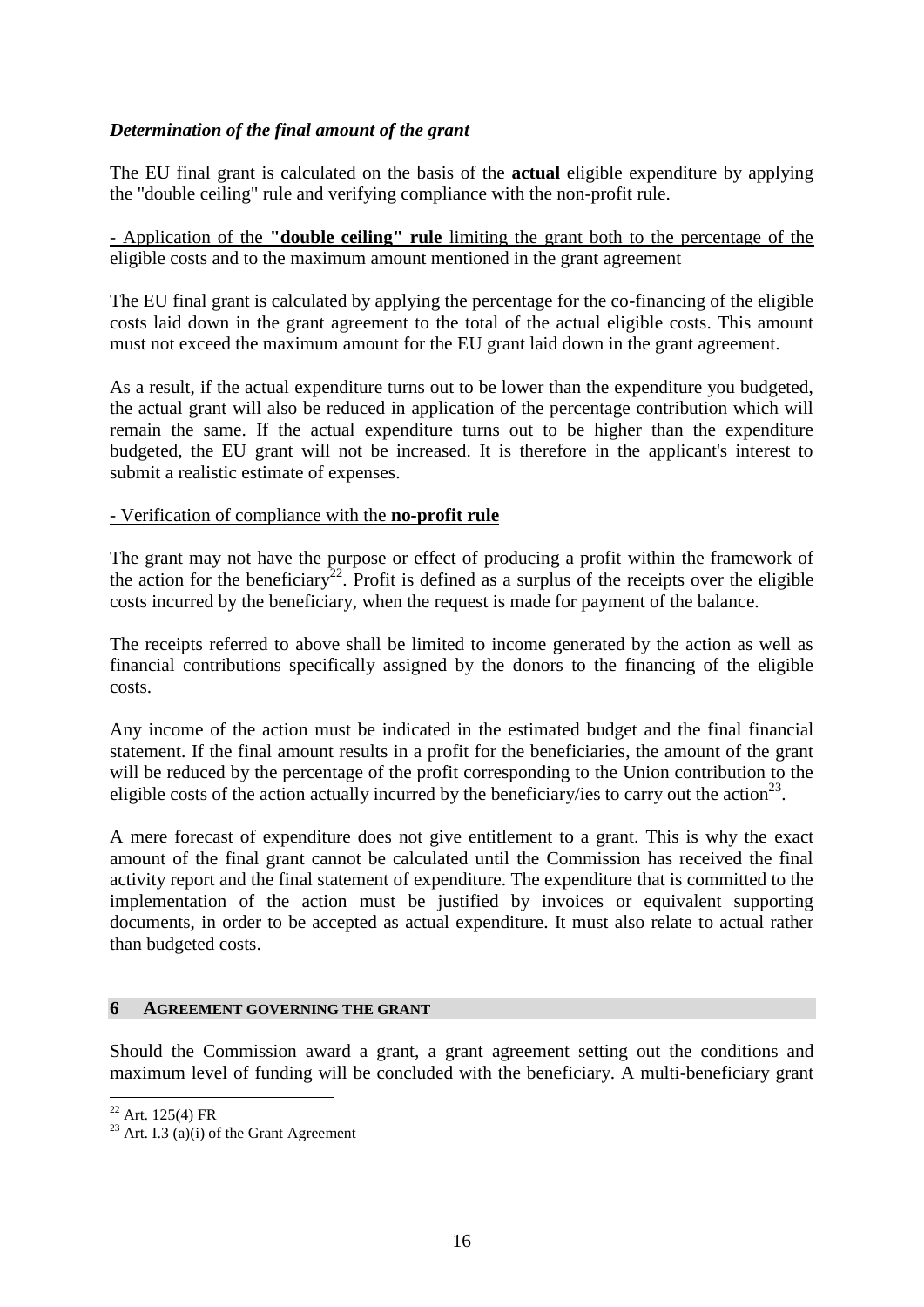agreement will be signed in the case of proposals submitted by a consortium. The agreement will detail the specific obligations of the coordinator and the other beneficiaries.

Successful applicants/coordinators will receive two original copies of the grant agreement for acceptance and signature. Both of these copies must be sent back to the Commission, which will then return one of them once it has been signed by both parties.

If international organisations are selected under this specific call and the Commission has concluded a financial and administrative framework agreement (FAFA) with these organisations, they will receive the standard grant agreement model which allows for the inclusion of a provision on international organisations

#### **7 PAYMENT PROCEDURES**

Payments will be made to the beneficiary or to the beneficiary acting as co-ordinator in the case of proposals submitted by a consortium.

The payment procedures will be laid down in the grant agreement. Payment of the grant will be made in three instalments (two pre-financing payments and a final payment) under the following conditions:

- A pre-financing payment of 30% at the entry into force of the grant agreement following its signature. In the case a guarantee is required, the pre-financing payment will be subject to the receipt of the guarantee.

- A second pre-financing payment of 40% of the total amount awarded upon receipt by the Commission of a progress report on implementation of the action and detailed statement of the costs already incurred, showing that at least 70% of the previous pre-financing payment has been used up. Where the consumption of the previous pre-financing is less than 70%, the amount of the new-pre-financing payment shall be reduced by the unused amounts of the previous pre-financing payment<sup>24</sup>. If a guarantee is required, the pre-financing payment will be subject to the receipt of the guarantee.

- The balance will be paid upon acceptance by the Commission of the final technical implementation report and final financial statement.

#### **8 GUARANTEE<sup>25</sup>**

The Commission may require the beneficiary to provide a guarantee in advance, in order to limit the financial risk linked to the payment of the pre-financing.

The decision to request of bank guarantee is, under the new financial regulation, only possible for grants of more than EUR 60 000, and is to be taken by the responsible authorising officer, if he/she deems it appropriate and proportionate, on a case-by-case basis and subject to a risk analysis.

<u>.</u>

<sup>&</sup>lt;sup>24</sup> Art. 207(1) RAP<br><sup>25</sup>. Art.134 FR and 206 RAP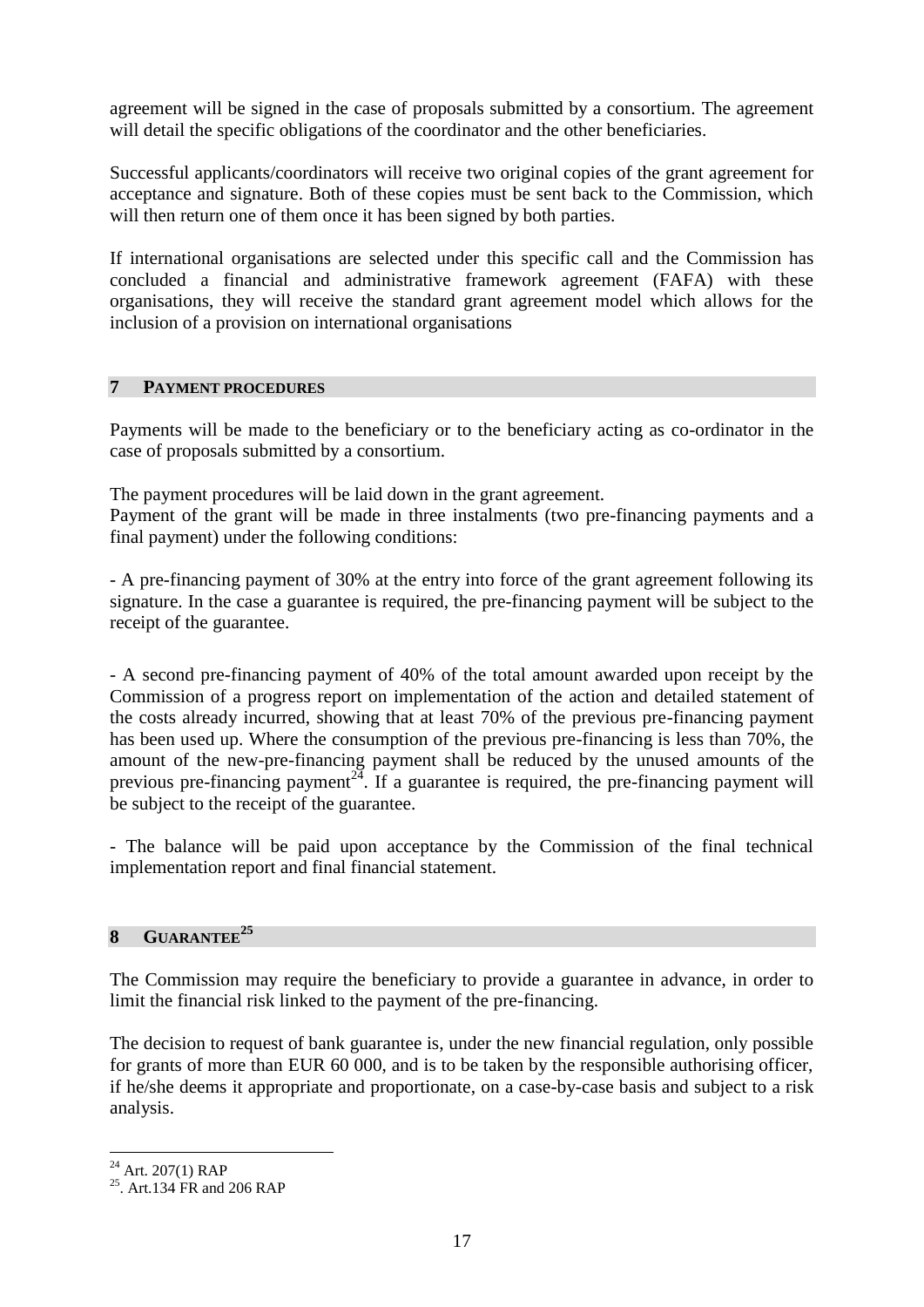This guarantee shall be denominated in euro and shall be valid for a period sufficiently long to allow it to be activated. The guarantee shall be provided by an approved bank or financial institution established in one of the Member States.

The guarantee shall remain in force until the pre-financing is cleared against interim payments or payment of the balance by the Commission, and, in case the payment of the balance is made in the form of a debit note, three months after the debit note is notified to the beneficiary. The Commission shall release the guarantee within the following month.

In exceptional cases, the guarantee may be replaced by a joint and several guarantee by a third party or by the irrevocable and unconditional joint guarantee of the beneficiaries of an action who are parties to the same grant agreement.

## **9 BANK ACCOUNT AND INTEREST GENERATED BY PRE-FINANCING PAYMENTS<sup>26</sup>**

Payment shall be made to the beneficiary's bank account or sub-account denominated in Euro (in case of a consortium to the bank account of the beneficiary acting as coordinator). The account or sub-account indicated by the beneficiary must make it possible to identify the funds transferred by the Commission.

Under the new financial regulation, interest yielded by the pre-financing payments is no longer compulsory nor must it be reimbursed to the EU budget.

#### **10 SUBMISSION OF REPORTS AND OTHER DOCUMENTS**

Within 60 days after the closing date of the action, the beneficiary must submit to the Commission the final report on implementation of the action ("final technical report"), along with a final financial statement of all actual expenditure and actual revenue ("final financial statement"). Both reports must be submitted on-line via SWIM as well as in paper version (see section 14). The final implementation report must be completed using the template announced in the call that will also be annexed to the grant agreement. The summary financial statement referred to in Art. II.23.2 of the grant agreement is already included in the templates available on-line via SWIM.

If the beneficiary fails to submit the request for payment of the balance accompanied by the above mentioned documents within the above deadline, the Commission shall send a written reminder. If the beneficiary still fails to submit them within 60 days following the reminder, the Commission reserves the right to terminate the agreement.

Should the final report be deemed to be inadequate or of low quality, the Commission reserves the right to request additional information suspending the time limit for payment specified in the grant agreement. When the suspension exceeds two months, the beneficiary may request a decision by the Commission on whether the suspension is to be continued.

<sup>1</sup>  $26$  Art. 8(4) FR, Art. 2RAP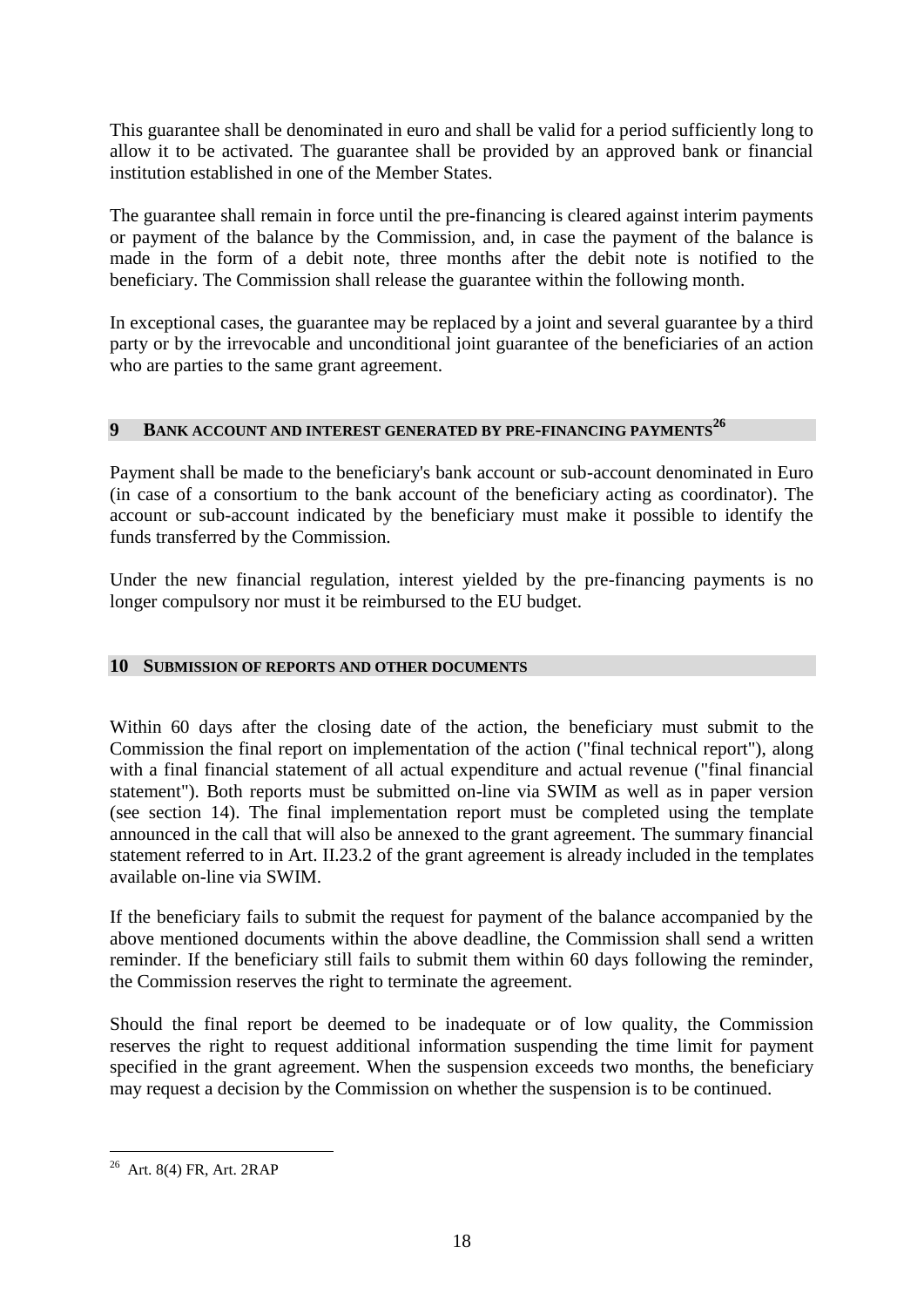In addition to these requirements, other documents that might be indicated in the text of the call for proposals must also be provided *(i.e. annual reports for Progress calls)*.

## **11 PUBLICITY**

All grant beneficiaries are required to clearly mention the fact that they have received funding from the European Union in any publication, in other information or promotional materials, and during activities (conferences or seminars, etc.), for which the grant is used, using the following wording: "**With financial support from the European Union**". The emblem of the European Union, given at the following web address: http://ec.europa.eu/dgs/communication/services/visual identity/index en.htm should also be visible. When displayed in association with another logo, the European emblem must have appropriate prominence.

Any communication or publication by the beneficiary/ies related to the action, in any form and using any means, including the Internet, shall indicate that it reflects only the author's view and that the Commission is not responsible for any use that may be made of the information it contains.

In addition to these minimum requirements, references specified in the text of the call for proposals must also be indicated.

All grants awarded in the course of a financial year shall be published on the Internet site of the EU institutions during the first half of the year following the closure of the budget year in respect of which they were awarded.

By signing the grant agreement for an action, the beneficiary/ies authorises the Commission to publish the following information in any form and medium, including via the Internet site of the  $EU^{27}$ :

- the beneficiary's/ies' name/s and the address/es
- the subject of the grant,
- the amount awarded and the rate of funding of the costs of the action.

With a view to disseminating all results obtained and outputs delivered under the grant agreement, the Executive Summary sent with the Implementation Report will be posted on the website of the Directorate-General for Employment, Social Affairs and Inclusion.

Upon a duly substantiated request by the beneficiary/ies, publication of this data may be waived if it threatens the safety of the beneficiary or harms its business interests.

## **12 EVALUATION**

1

If the proposal should include a specific evaluation component for ongoing monitoring and final evaluation of the action, these costs may be considered eligible in the budget estimate.

 $27$  Art. 128(3) FR, 191(1) RAP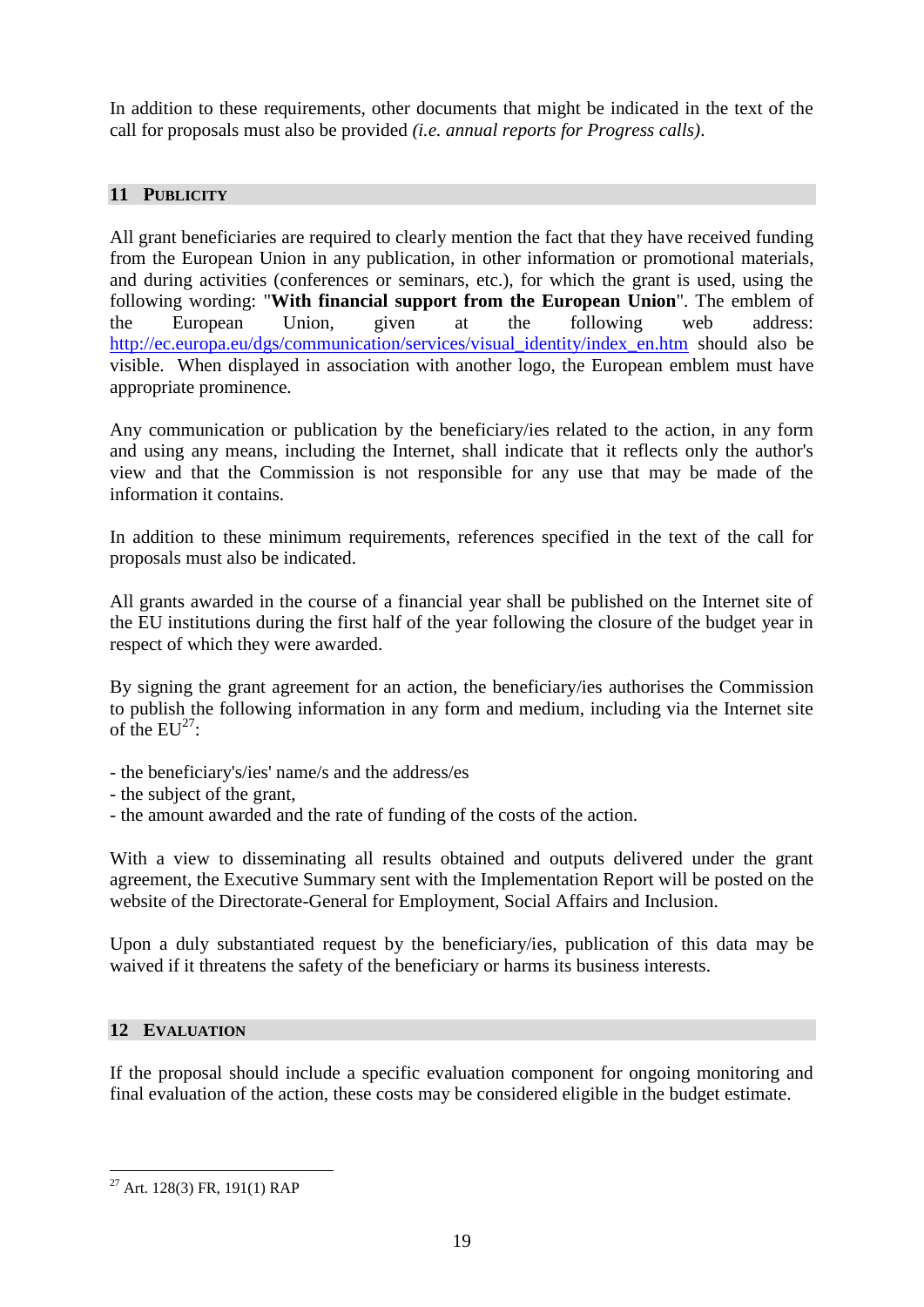Successful proposals could be the subject of an ongoing and ex-post evaluation led by the Commission and/or by independent experts selected by the European Commission. Therefore, grant beneficiaries undertake to make available to the Commission and/or persons authorised by it, all necessary documents or information to ensure successful completion of the evaluation process and give these persons the rights of access required.

## **13 CHECKS AND AUDITS**

An external audit report is required in the following cases:

## **13.1 Audit report in support of grant applications<sup>28</sup> .**

Organisations' proposals for an action for which the grant exceeds EUR 750 000, shall be accompanied by an external audit report produced by an approved external auditor. This report should certify the accounts for the last financial year available. This will not apply if there has been already an application made to the same authorising officer responsible in the same financial year.

This obligation shall not apply to public bodies and international organisations either.

The authorising officer responsible may, depending on a risk assessment, waive the obligation of audit for education and training establishments and in case of agreements with a number of beneficiaries, beneficiaries who have accepted joint and several liabilities or who do not bear any financial responsibility.

In the case of proposals submitted by a consortium the threshold mentioned in the first paragraph shall apply to each of the applicants.

In case of calls for framework partnership agreements, the audit report, covering the last two financial years available must be produced before the framework agreement is concluded.

## **13.2 Audit report in support of requests for payment<sup>29</sup>**

An audit report (certificate on the financial statements of the action and underlying accounts) produced by an approved external auditor or in case of public bodies, by a competent and independent public officer may be required by the authorising officer in support of any payment, on the basis of his assessment of risks. The certificate shall be attached to the payment request.

It is compulsory for interim payments and for payments of balances in the case of a grant for an action of EUR 750 000 or more, when the cumulative amounts of payment requests is at least EUR 325 000.

In case of an agreement between the Commission and a number of beneficiaries, the thresholds shall apply to each beneficiary.

<u>.</u>

 $28$  Art. 196(3) RAP

 $^{29}$  Art. 207(3) RAP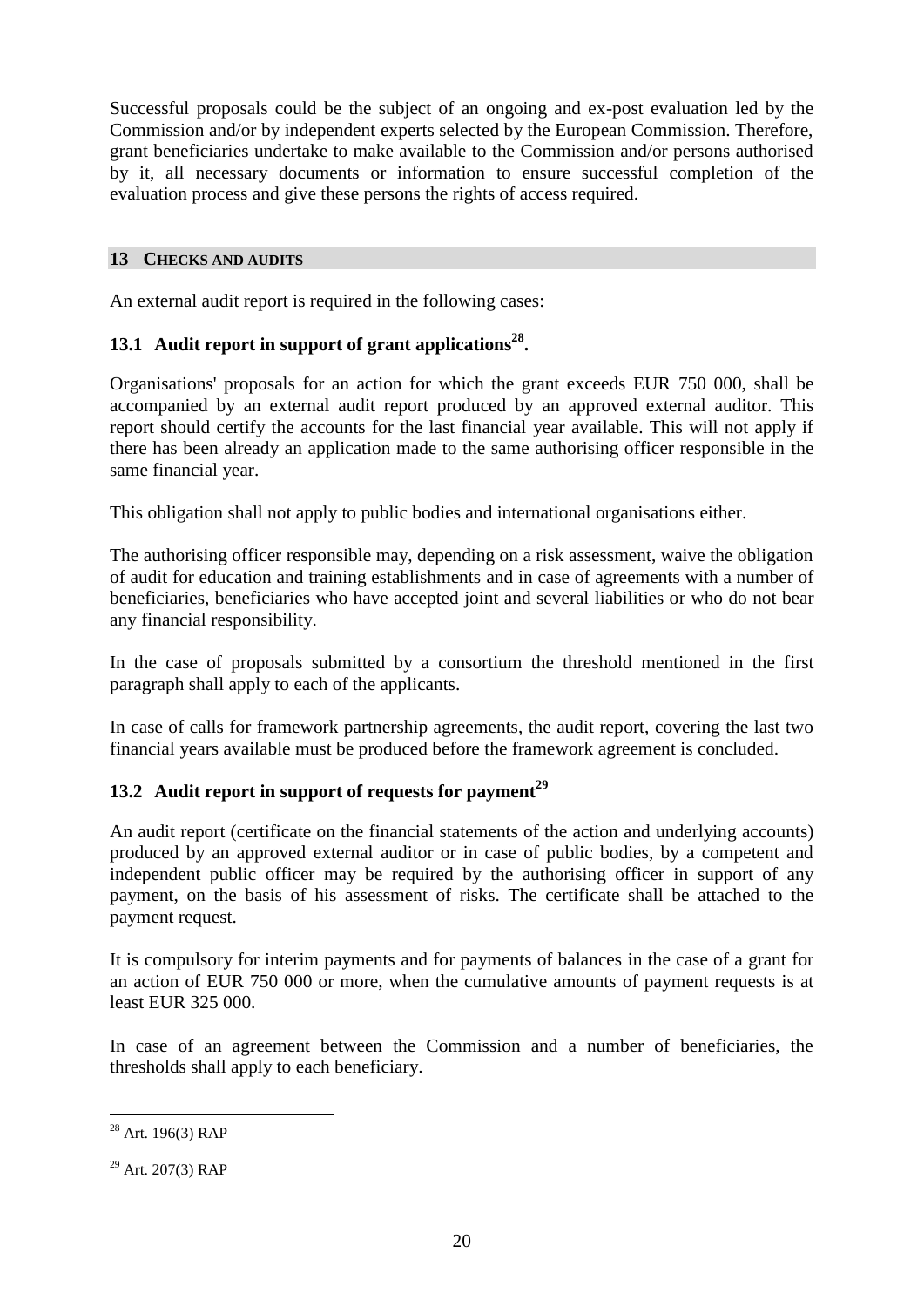The purpose of the audit report is to certify, in accordance with a methodology approved by the authorising officer responsible and on the basis of agreed-upon procedures compliant with international standards, that the costs declared by the beneficiary in the financial statements on which the payment request is based are real, accurately recorded and eligible in accordance with the grant agreement. In specific and duly justified cases, the authorising officer responsible may request the certificate in the form of an opinion or other format in accordance with international standards.

The obligation to provide such a certification of the financial statements and underlying accounts may be waived

- in the case of grant beneficiaries which are public bodies or international organisations

- in the case of beneficiaries of multiple grants who have provided independent certification offering equivalent guarantees on the control systems and methodology used to prepare their claims.

- where an audit has been or will be directly done by the Commission's own staff or by a body authorised to do so on its behalf and which provides equivalent assurances about the costs declared.

If an external audit of the action's accounts is not required, the beneficiary himself shall certify on his honour that the information contained in requests for payments is full, reliable and true. He shall also certify that the costs incurred can be considered eligible in accordance with the grant agreement and that requests for payment are substantiated by adequate supporting documents that can be checked.

The beneficiary/ies undertakes to provide any detailed information requested by the Commission or by another qualified outside body chosen by the Commission for the purposes of checking that the action and the provisions of the agreement are being properly implemented. The beneficiary must enable the Commission and/or the Court of Auditors to verify the organisation's accounting documents, if they deem this appropriate. To this end, documentation justifying items of expenditure must be retained by the applicant's organisation for five years following final payment by the Commission.

## **14 PROCEDURE: ELECTRONIC MEANS OF SUBMISSION - SWIM**

The Internet Web application called "SWIM" (Subventions Web Input Module) allows applicants/beneficiaries to introduce, edit, validate, submit and print grant applications, as well as requests for payments and modifications of the budget estimate. SWIM can be accessed in the following web address<sup>30</sup>:<https://webgate.ec.europa.eu/swim> The final financial statement and the final implementation report will also be submitted via SWIM.

## **14.1 Introduction of grant applications**

1

The grant application form has to be filled in electronically as follows: first, access the system at the address mentioned above and select the number of the call for proposals you wish to apply for in the box "New grant application", enter your e-mail address and then fill in your application. Once your application is completed, click on the "submission" button in order to

 $30$  For more technical details on using SWIM, a user's manual is available on-line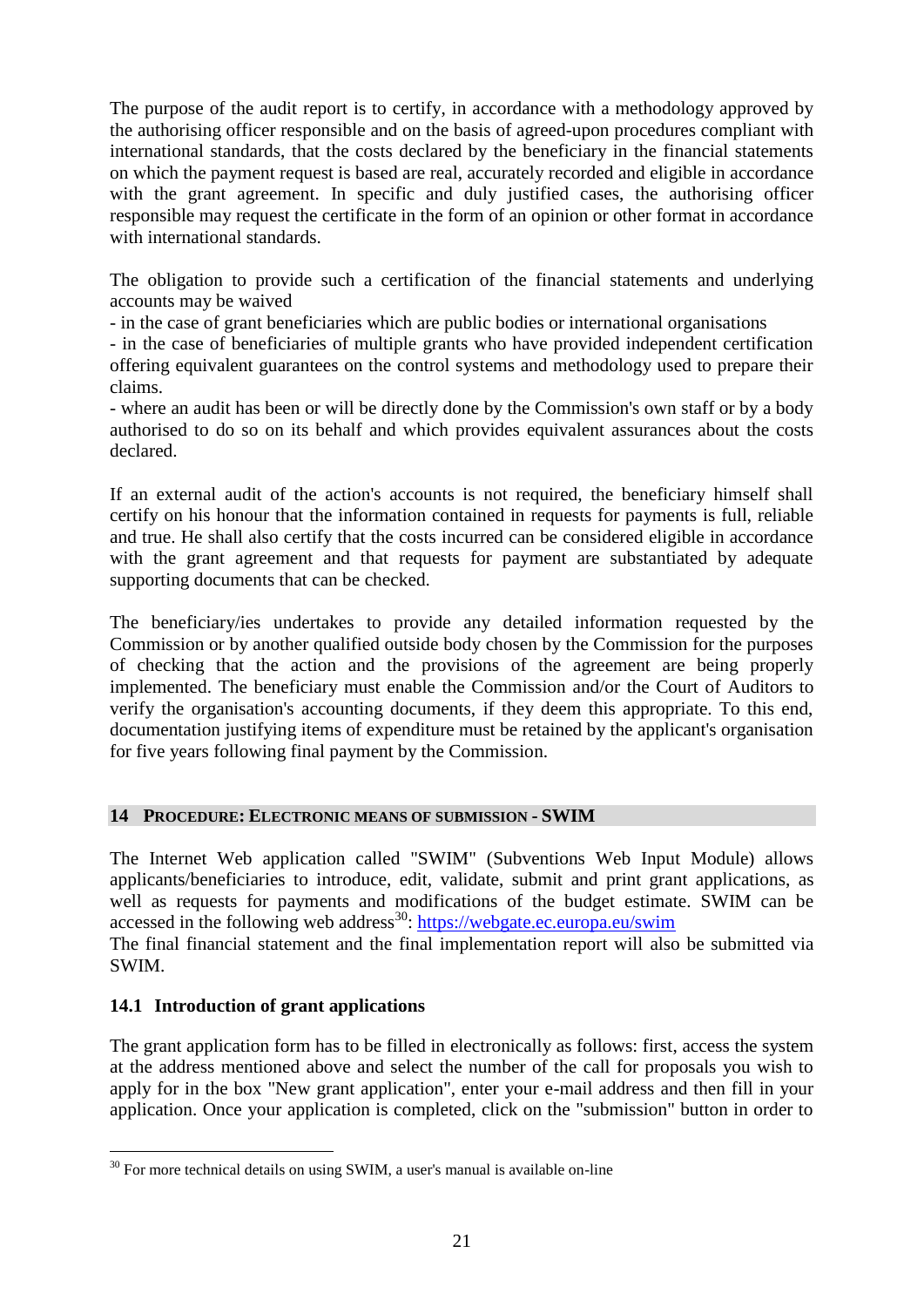finalise the submission procedure. Please note that after submitting your application form electronically no changes to the application are possible.

After electronic submission, the application form must also be printed out, signed by the legal representative of the organization submitting the proposal and sent by post to the responsible Unit, as specified in the text of the call for proposals.

Failure to respect this procedure will render the application ineligible.

Currently the submission on-line only is not possible. However, DG EMPL is working to phase out paper submission in the future.

## **14.2 Requests for payments and budgetary modifications**

In addition to the documents specified in the grant agreement, financial documents required in support of requests for further pre-financing payments (if applicable) and for payment of the balance, as well as requests for modifications of the budget estimate to be made by addendum must also be submitted electronically using SWIM, as well as by post duly signed by the legal representative.

To be allowed to log on to SWIM and to access its grant file, the beneficiary will be asked to enter the same credentials (ECAS user $31$ ) used to submit the grant application.

## **14.3 Final reports**

As mentioned in section 9, the final report on the implementation of the action and the final financial statement of the actual expenditure and actual revenue must be submitted on-line via SWIM as well as by post duly signed by the legal representative.

## **15 DATA PROTECTION**

The reply to any call for proposals involves the recording and processing of personal data (such as names, addresses, CVs). Such data will be processed in accordance with Regulation (EC) No 45/2001 of the European Parliament and of the Council of 18 December 2000 on the protection of individuals with regard to the processing of personal data by the Community institutions and bodies and on the free movement of such data.<sup>32</sup> Unless indicated otherwise, the questions and any personal data requested are required to evaluate the grant application in accordance with the specification of the all for proposals and they will be processed solely for that purpose by the department responsible for the EU grant programme concerned. On request, applicants may be sent personal data to correct or complete. For any question relating to these data, please contact the Commission department to which the form must be returned. Details concerning the processing of personal data are available on the privacy statement at: [http://ec.europa.eu/dataprotectionofficer/privacystatement\\_publicprodurement\\_en\\_pdf](http://ec.europa.eu/dataprotectionofficer/privacystatement_publicprodurement_en_pdf) .

Beneficiaries may lodge a complaint against the processing of their personal data with the European Data Protection Supervisor at any time.

<u>.</u>

<sup>&</sup>lt;sup>31</sup> European Commission Authentification Service

<sup>32</sup> Official Journal L 8, 12.1.2001.